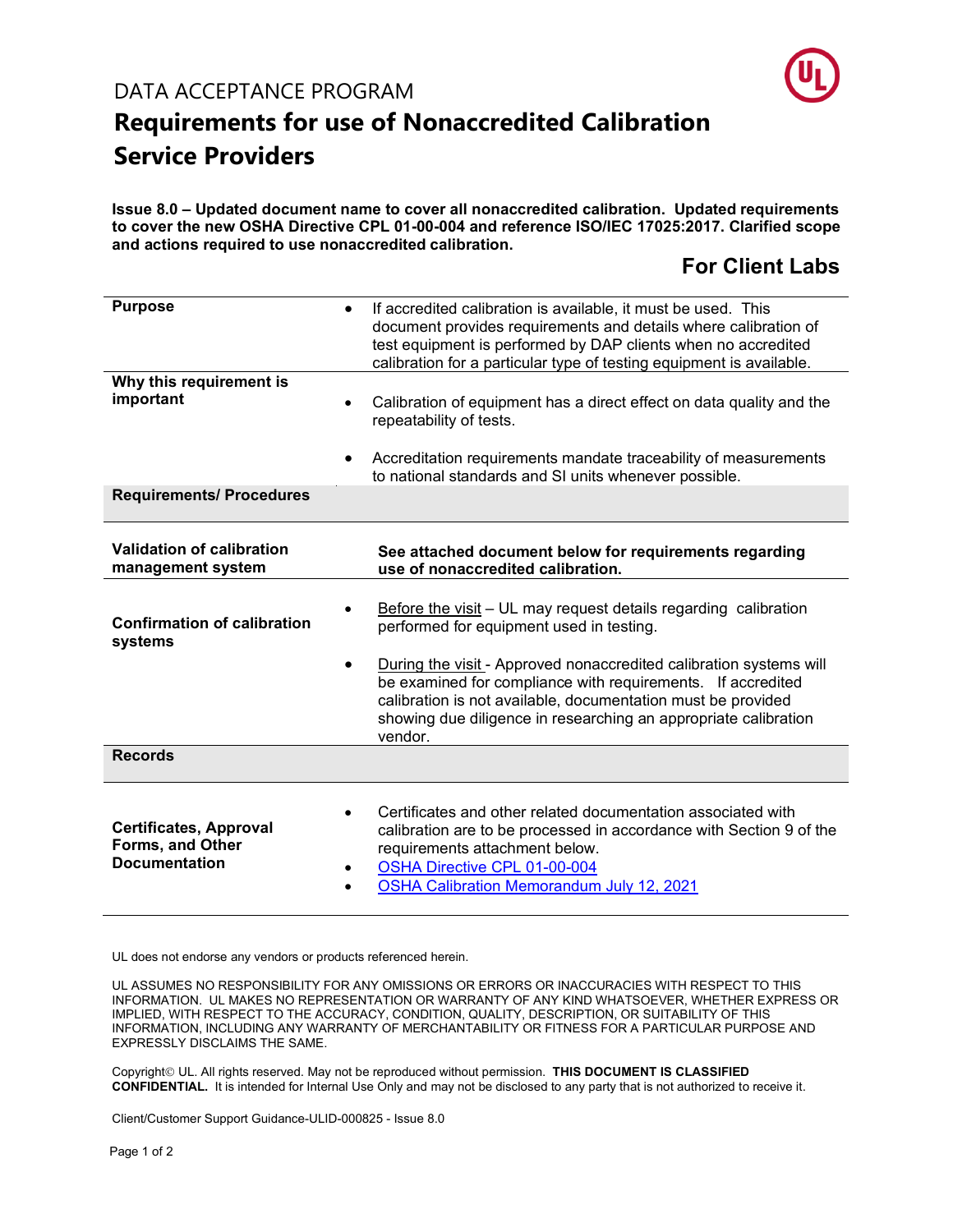

### **Requirements for use of Nonaccredited Calibration Service Providers**

### **TABLE OF CONTENTS**

| 1.0        |                                                                           |  |
|------------|---------------------------------------------------------------------------|--|
| 2.0        |                                                                           |  |
| 3.0        |                                                                           |  |
| 4.0        |                                                                           |  |
| 4.2<br>4.3 |                                                                           |  |
| 5.0        | <b>CALIBRATION STANDARDS AND REFERENCE MATERIALS - WHEN NONACCREDITED</b> |  |
| 5.2<br>5.3 | Physical Environment of Nonaccredited Calibration Service Provider 8      |  |
| 6.0        |                                                                           |  |
| 6.2<br>6.3 |                                                                           |  |
| 7.0        |                                                                           |  |
| 8.0        |                                                                           |  |
| 9.0        |                                                                           |  |
|            |                                                                           |  |
|            |                                                                           |  |
|            | APPENDIX B CALIBRATION SURVEY NONACCREDITED CALIBRATION SUPPLIER  16      |  |

UL does not endorse any vendors or products referenced herein.

UL ASSUMES NO RESPONSIBILITY FOR ANY OMISSIONS OR ERRORS OR INACCURACIES WITH RESPECT TO THIS INFORMATION. UL MAKES NO REPRESENTATION OR WARRANTY OF ANY KIND WHATSOEVER, WHETHER EXPRESS OR IMPLIED, WITH RESPECT TO THE ACCURACY, CONDITION, QUALITY, DESCRIPTION, OR SUITABILITY OF THIS INFORMATION, INCLUDING ANY WARRANTY OF MERCHANTABILITY OR FITNESS FOR A PARTICULAR PURPOSE AND EXPRESSLY DISCLAIMS THE SAME.

Copyright<sup>©</sup> UL. All rights reserved. May not be reproduced without permission. **THIS DOCUMENT IS CLASSIFIED CONFIDENTIAL.** It is intended for Internal Use Only and may not be disclosed to any party that is not authorized to receive it.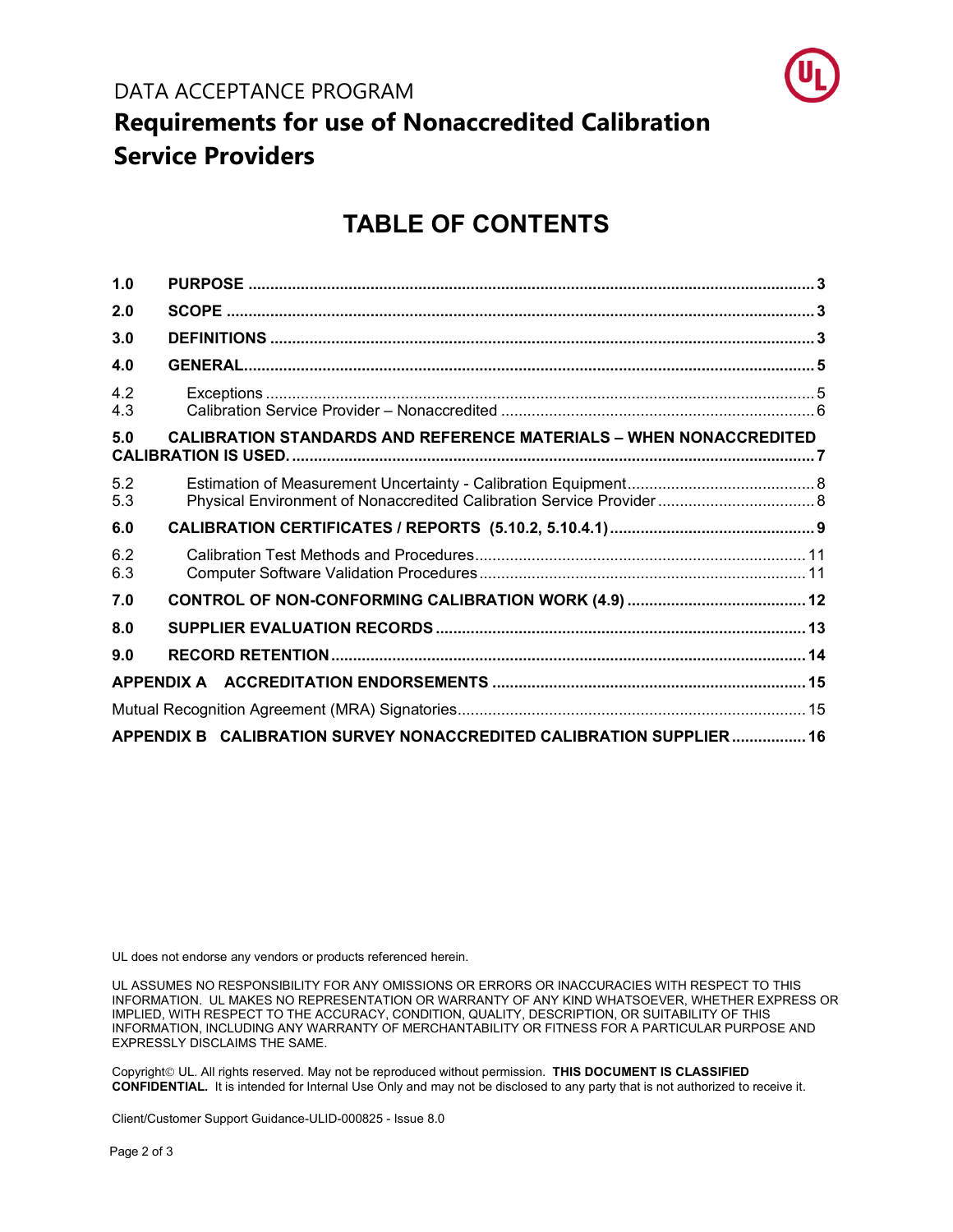

#### <span id="page-2-0"></span>**1.0 PURPOSE**

1.1.1 This document provides the minimum requirements for calibration related processes to be applied where UL Data Acceptance Program participants utilize nonaccredited calibration service providers for specialized equipment or where no accredited calibration services exist.

#### <span id="page-2-1"></span>**2.0 SCOPE**

2.1.1 These requirements are applicable to all test laboratories participating in a UL Data Acceptance Program when no calibration laboratory is accredited for a particular type of testing equipment

The principle guiding document for requirements relating to nonaccredited calibration activities is *ISO/IEC 17025 - General Requirements for the Competence of Calibration and Testing Laboratories*. **Note – Unless otherwise identified the reference numbers in parenthesis relate to specific sections of** *ISO/IEC 17025 (2017) - General Requirements for the Competence of Calibration and Testing Laboratories***.**

#### <span id="page-2-2"></span>**3.0 DEFINITIONS**

- 3.1.1 **Calibration Interval** The defined period of time elapsing before performing recalibration of equipment.
- 3.1.2 **Calibration Service Provider** An external organization demonstrating appropriate technical scope and competency of calibration by accreditation to ISO / IEC 17025 through authorized signatories of an international accreditation body.
- 3.1.3 **Calibration Standard** An artifact or device having an accepted value that is used as the basis for comparison against similar devices having an unknown value.
- 3.1.4 **Nonaccredited calibration laboratory (service) –** An internal/external group or organization that provides calibration services for M&TE when no calibration laboratory is available to perform accredited calibration for a particular type of testing equipment.
- 3.1.5 **Measuring and Test Equipment (M&TE)**  all devices used to gauge, measure, test, inspect, or otherwise determine compliance with prescribed technical requirements.

UL does not endorse any vendors or products referenced herein.

UL ASSUMES NO RESPONSIBILITY FOR ANY OMISSIONS OR ERRORS OR INACCURACIES WITH RESPECT TO THIS INFORMATION. UL MAKES NO REPRESENTATION OR WARRANTY OF ANY KIND WHATSOEVER, WHETHER EXPRESS OR IMPLIED, WITH RESPECT TO THE ACCURACY, CONDITION, QUALITY, DESCRIPTION, OR SUITABILITY OF THIS INFORMATION, INCLUDING ANY WARRANTY OF MERCHANTABILITY OR FITNESS FOR A PARTICULAR PURPOSE AND EXPRESSLY DISCLAIMS THE SAME.

Copyright<sup>©</sup> UL. All rights reserved. May not be reproduced without permission. THIS DOCUMENT IS CLASSIFIED **CONFIDENTIAL.** It is intended for Internal Use Only and may not be disclosed to any party that is not authorized to receive it.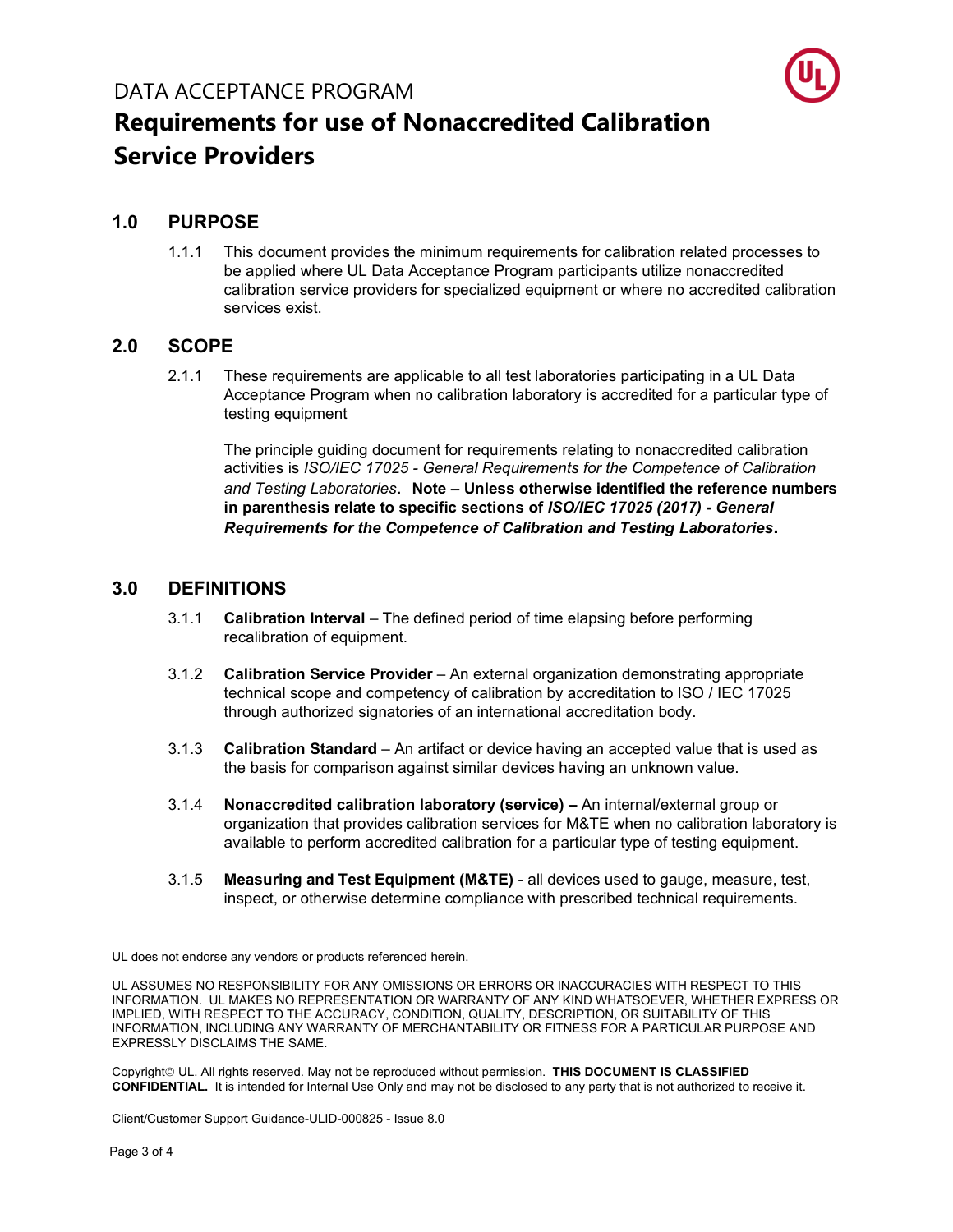

- 3.1.6 **Measurement Standard or Reference Standard -** A device or material used to calibrate M&TE and provide traceability of measurements to international standards.
- 3.1.7 **National Metrological Institute (NMI) –** A national metrology institute's (NMI) role in a country's measurement system is to conduct scientific metrology, realize base units, and maintain primary national standards.
- 3.1.8 **Nonaccredited Calibration Service Provider** An internal or external calibration organization having special knowledge of capability in performing certain calibration functions and are preferably accredited in other calibration practices.
- 3.1.9 **Non-conforming condition** An occurrence where specifications are not met such as by degradation of an instrument or through human error.
- 3.1.10 **Scope of Accreditation** Recognition of competence in specific calibration practices as evaluated by a conformity assessment body having membership in ILAC, APLAC or EA MRA.
- 3.1.11 **Reference Material -** Material or substance one or more of whose property values are sufficiently homogeneous and well established to be used for the calibration of an apparatus, the assessment of a measurement method, or for assigning values to materials.<sup>[1](#page-3-0)</sup>
- 3.1.12 **Traceability** The property of the result of a measurement or the value of a standard whereby it can be related to stated references, usually national or international standards, through an unbroken chain of comparisons, all having stated uncertainties. The level of traceability establishes the level of comparability of the measurement – essentially, whether the result of a measurement can be compared to the previous one, a measurement result made a year ago, or to the result of a measurement performed anywhere else in the world.[2](#page-3-1)

<span id="page-3-0"></span>1 ISO VIM: 1993

<span id="page-3-1"></span>2 International Bureau of Weights and Measures (BIPM)

UL does not endorse any vendors or products referenced herein.

Copyright<sup>©</sup> UL. All rights reserved. May not be reproduced without permission. THIS DOCUMENT IS CLASSIFIED **CONFIDENTIAL.** It is intended for Internal Use Only and may not be disclosed to any party that is not authorized to receive it.

UL ASSUMES NO RESPONSIBILITY FOR ANY OMISSIONS OR ERRORS OR INACCURACIES WITH RESPECT TO THIS INFORMATION. UL MAKES NO REPRESENTATION OR WARRANTY OF ANY KIND WHATSOEVER, WHETHER EXPRESS OR IMPLIED, WITH RESPECT TO THE ACCURACY, CONDITION, QUALITY, DESCRIPTION, OR SUITABILITY OF THIS INFORMATION, INCLUDING ANY WARRANTY OF MERCHANTABILITY OR FITNESS FOR A PARTICULAR PURPOSE AND EXPRESSLY DISCLAIMS THE SAME.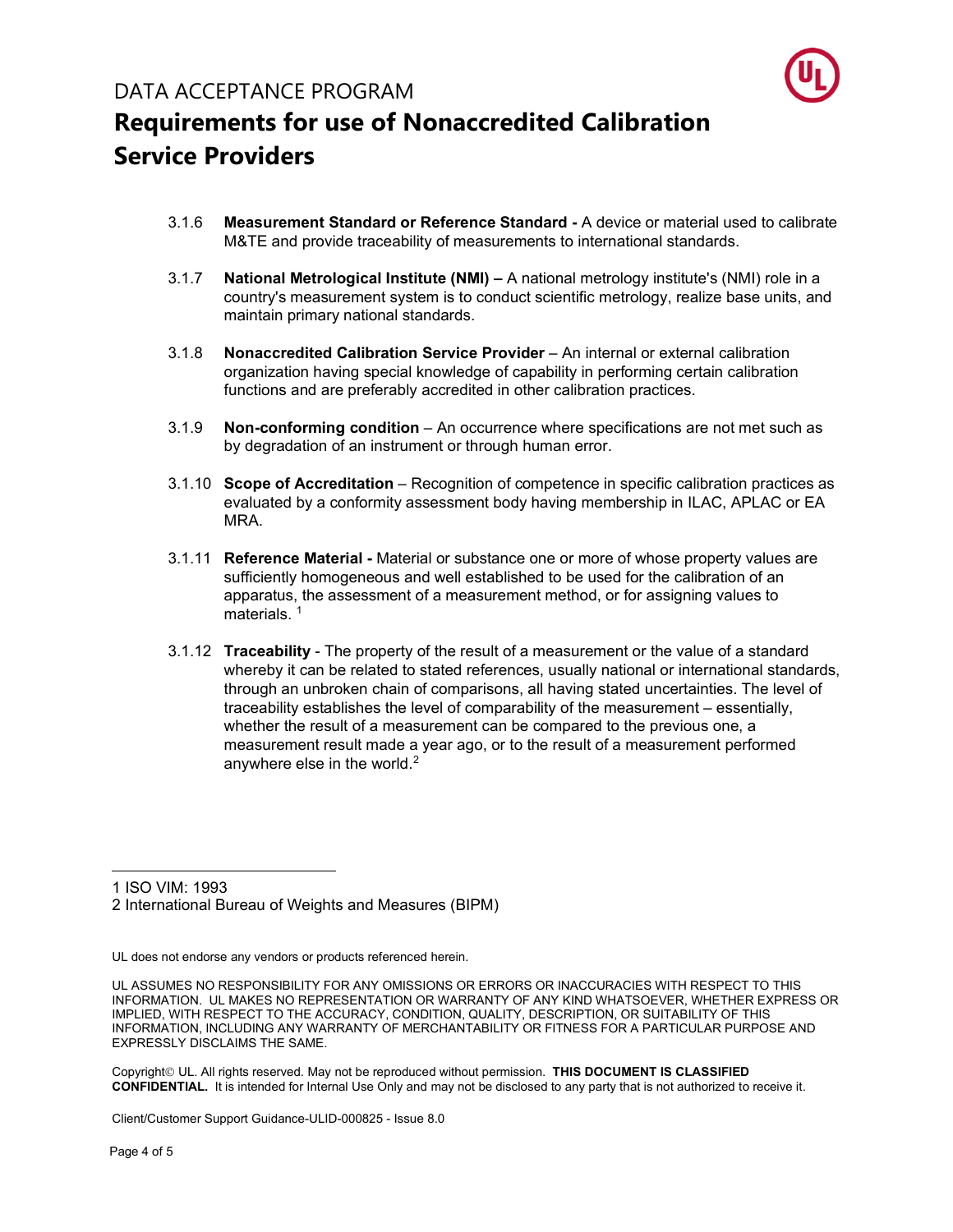

#### <span id="page-4-0"></span>**4.0 GENERAL**

#### **4.1 Requirements**

Calibration must provide evidence of an assessment showing that it meets all applicable requirements in ISO/IEC 170252005 or ISO/IEC 17025:2017 as part of the accreditation of the laboratory of which it is part. (OSHA Directive (CPL01-00-004) 4.6-A, Annex A.2)

#### <span id="page-4-1"></span>**4.2 Exceptions**

The calibration laboratory does not need to be accredited to calibrate its own equipment in two situations (OSHA Directive (CPL01-00-004) 4.6-C, Annex A.3):

- 1. Equipment whose physical properties are unlikely to change and is not used for quantitative measurements (e.g., accessibility probes, impact spheres, rulers/measures, and containers used to measure or hold liquids); or
- 2. Equipment whose measurement parameters meet any of the following requirements:
	- equipment whose measurement parameters meet any of the following requirements:
		- i. mass above 0.5kg and where an accuracy of ±2% or greater is required; or
		- ii. linear dimensions not less than 0.5mm and where an accuracy of ±0.1mm or greater is required; or
		- iii. time for periods of 60 seconds or more, unless the test standard requires a specific accuracy of measurement
	- Such equipment shall initially be calibrated by an accredited calibration laboratory, or if none, by the manufacturer or a qualified calibration laboratory, before being placed into service.

UL does not endorse any vendors or products referenced herein.

UL ASSUMES NO RESPONSIBILITY FOR ANY OMISSIONS OR ERRORS OR INACCURACIES WITH RESPECT TO THIS INFORMATION. UL MAKES NO REPRESENTATION OR WARRANTY OF ANY KIND WHATSOEVER, WHETHER EXPRESS OR IMPLIED, WITH RESPECT TO THE ACCURACY, CONDITION, QUALITY, DESCRIPTION, OR SUITABILITY OF THIS INFORMATION, INCLUDING ANY WARRANTY OF MERCHANTABILITY OR FITNESS FOR A PARTICULAR PURPOSE AND EXPRESSLY DISCLAIMS THE SAME.

Copyright<sup>©</sup> UL. All rights reserved. May not be reproduced without permission. THIS DOCUMENT IS CLASSIFIED **CONFIDENTIAL.** It is intended for Internal Use Only and may not be disclosed to any party that is not authorized to receive it.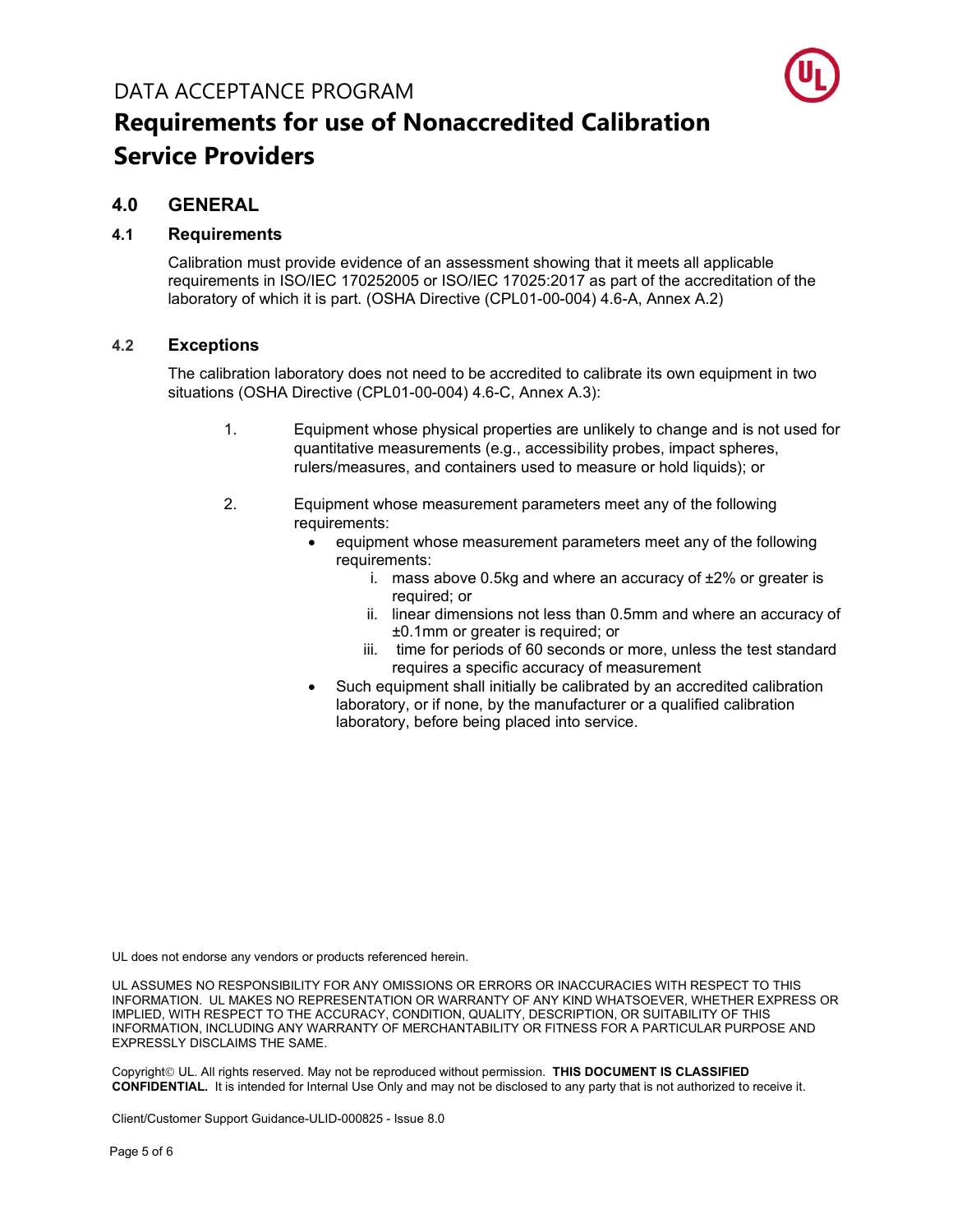

#### <span id="page-5-0"></span>**4.3 Calibration Service Provider** – **Nonaccredited**

- 4.3.1 If no calibration laboratory is accredited for a particular type of testing equipment, the client's organization may use the equipment manufacturer, or use an unaccredited calibration laboratory, provided the calibration laboratory is qualified by the client's organization or NRTL using the client's organization or NRTL procedures.
- 4.3.2 Prior to selecting a nonaccredited calibration supplier, the test laboratory must exhaust all potential accredited laboratories first. If the calibration service provider is not accredited for the particular calibration being provided, the test laboratory must audit the calibration document(s) and the traceability of the calibration(s) to confirm traceability to a National Metrology Institution (NMI).
- 4.3.3 The results of this audit must be documented and retained by the test laboratory. An example of an assessment form is found in Appendix B. Participants may utilize other types of assessment as long as all critical aspects identified in the example form have been documented.
- 4.3.4 It is highly recommended that a non-accredited calibration service provider be accredited in at least one other calibration activity to assure the implementation of an appropriate quality control system
- 4.3.5 Citation of a NIST test number, certification of the calibration lab to ISO9001, a simple statement of traceability to NIST (or international standard) by the calibration service provider is not acceptable evidence of traceability. The calibration certificate and related records must provide evidence that the calibration service provider utilized calibration standards that are traceable to national standards. See [5.1.4](#page-6-1) below.

UL does not endorse any vendors or products referenced herein.

UL ASSUMES NO RESPONSIBILITY FOR ANY OMISSIONS OR ERRORS OR INACCURACIES WITH RESPECT TO THIS INFORMATION. UL MAKES NO REPRESENTATION OR WARRANTY OF ANY KIND WHATSOEVER, WHETHER EXPRESS OR IMPLIED, WITH RESPECT TO THE ACCURACY, CONDITION, QUALITY, DESCRIPTION, OR SUITABILITY OF THIS INFORMATION, INCLUDING ANY WARRANTY OF MERCHANTABILITY OR FITNESS FOR A PARTICULAR PURPOSE AND EXPRESSLY DISCLAIMS THE SAME.

Copyright<sup>©</sup> UL. All rights reserved. May not be reproduced without permission. THIS DOCUMENT IS CLASSIFIED **CONFIDENTIAL.** It is intended for Internal Use Only and may not be disclosed to any party that is not authorized to receive it.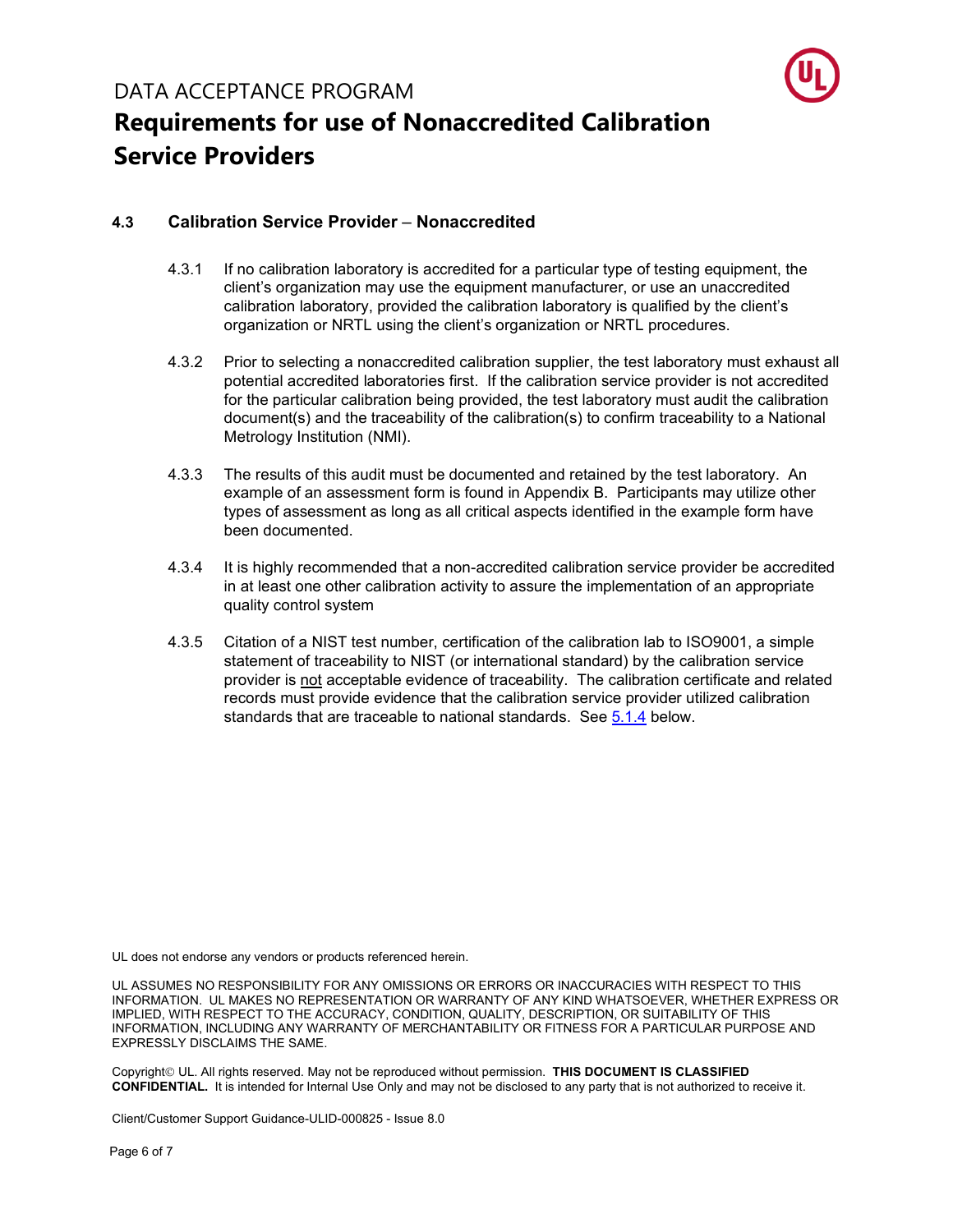

#### <span id="page-6-0"></span>**5.0 CALIBRATION STANDARDS AND REFERENCE MATERIALS – WHEN NONACCREDITED CALIBRATION IS USED.**

- 5.1.1 **Equipment (calibration standards)** (6.4) Non-Accredited calibration services must have all the calibration standards and reference materials available for the calibrations performed.
- 5.1.2 **Calibration of Standards** (6.5.1) The calibration standards supporting calibration systems are to be calibrated on a regular schedule to maintain accuracy and traceability. Records are to be available to demonstrate compliance with this requirement.
- 5.1.3 The calibration standards *and any related software* shall be maintained in accordance with the following:
	- i. Identity of the item and any related software (software version and/or date)
	- ii. A unique identification number such as the manufacturer's name, an assigned identification number or model and serial number.
	- iii. The manufacturer's instructions or operating manual.
	- iv. Calibration records including adjustments made, certificates, next calibration date and calibration dates.
	- v. Calibration records and procedures shall clearly specify when the calibration of the instrument expires. For example: a label or recording stating "Calibration Due January 2, 2020" requires calibration to be performed by January 1, 2020. A label or record stating "Calibration expires January 1, 2020" requires calibration by January 2, 2020. Where specific day of month is not provided in calibration records (e.g. "January 2020"), a procedure shall be used to specify how the recalibration dates are determined.
- <span id="page-6-1"></span>5.1.4 **Measurement Traceability** (6.5.1, 6.5.2) - All calibration equipment is to be calibrated using Measurement Standards traceable to a National Metrological Institute (e.g. National Institute of Standards and Technology in the U.S.) or a government-sponsored / approved national metrology institute participating in Bureau International des Poids et Measures (BIPM) either directly, or through a regional group. Calibration equipment is deemed traceable through an accredited calibration service provider. Refer to Appendix A for MRA's for accreditation bodies of calibration laboratories.

**Note:** Exception, See ISO/IEC 17025: 2017 clause 6.5.3 for details. In such case, the lab shall demonstrate the compliance to that clause.

5.1.5 The calibration certificates issued by nonaccredited calibration services shall contain the measurement results (calibration data) and must include a measurement uncertainty

UL does not endorse any vendors or products referenced herein.

UL ASSUMES NO RESPONSIBILITY FOR ANY OMISSIONS OR ERRORS OR INACCURACIES WITH RESPECT TO THIS INFORMATION. UL MAKES NO REPRESENTATION OR WARRANTY OF ANY KIND WHATSOEVER, WHETHER EXPRESS OR IMPLIED, WITH RESPECT TO THE ACCURACY, CONDITION, QUALITY, DESCRIPTION, OR SUITABILITY OF THIS INFORMATION, INCLUDING ANY WARRANTY OF MERCHANTABILITY OR FITNESS FOR A PARTICULAR PURPOSE AND EXPRESSLY DISCLAIMS THE SAME.

Copyright<sup>©</sup> UL. All rights reserved. May not be reproduced without permission. THIS DOCUMENT IS CLASSIFIED **CONFIDENTIAL.** It is intended for Internal Use Only and may not be disclosed to any party that is not authorized to receive it.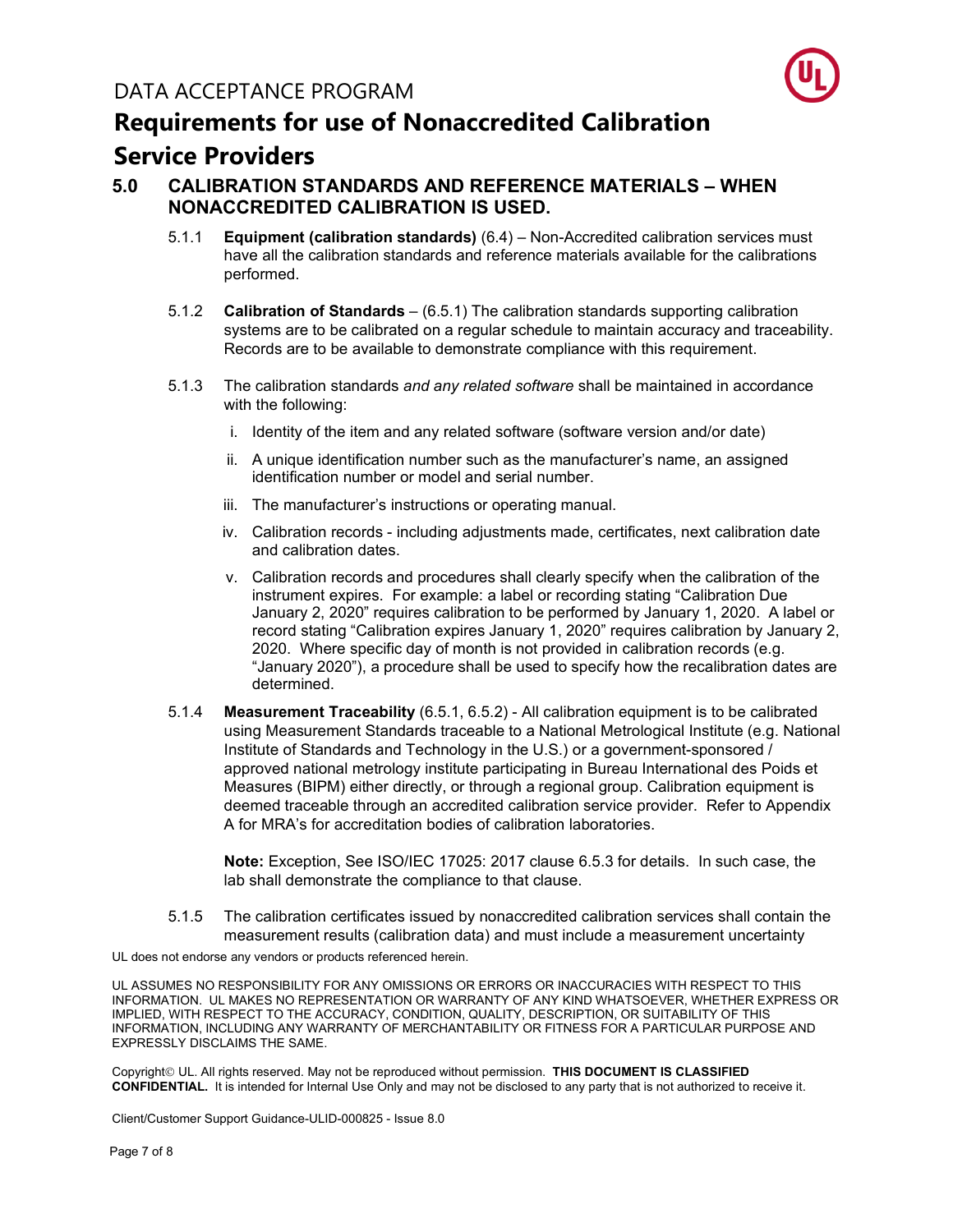

statement for the calibration standards or a statement of compliance to an accepted metrological specification.

#### <span id="page-7-0"></span>**5.2 Estimation of Measurement Uncertainty - Calibration Equipment**

- 5.2.1 **Uncertainty of Measurement** Uncertainty calculations are required for all calibrations. These calculations may be performed in accordance with the Guide to the Expression of Uncertainty in Measurement Accuracy of Measurement Methods and Results - Part 2 (ISO 5725-2) - also known as GUM (trueness and precision), or in accordance with General Requirements for Calibration Laboratories and Test Equipment (ANSI/NCSL Z540-2).
- 5.2.2 Calibration certificates and reports must include statements of the measurement results (calibration data) and the associated uncertainty of measurement value, or a statement of compliance to an accepted metrological specification.

#### <span id="page-7-1"></span>**5.3 Physical Environment of Nonaccredited Calibration Service Provider**

- 5.3.1 **Accommodation and environment** (6.3) Nonaccredited calibration service providers must maintain appropriate environmental conditions as specified by documented calibration procedures or methods being applied to assure the correct performance of calibrations. This requirement includes control and monitoring of parameters that may affect the quality of calibrations including humidity, temperature, vibration, etc.
- 5.3.2 Other relevant conditions such as biological sterility, dust, electromagnetic disturbances, radiation, electrical supply, sound and vibration levels are to be controlled and monitored as appropriate to the technical activities concerned. Calibrations are to be halted when the environmental conditions may jeopardize the results of the calibrations. Corrective action is to be taken before proceeding with calibrations.
- 5.3.3 There shall be effective separation between neighboring areas in which there are incompatible activities. Examples: Vibration from an accelerometer calibration may affect a load cell calibration. Drafts from an airflow measurement may affect a thermocouple calibration process. Distance or appropriate barriers must separate these calibration activities.

UL does not endorse any vendors or products referenced herein.

UL ASSUMES NO RESPONSIBILITY FOR ANY OMISSIONS OR ERRORS OR INACCURACIES WITH RESPECT TO THIS INFORMATION. UL MAKES NO REPRESENTATION OR WARRANTY OF ANY KIND WHATSOEVER, WHETHER EXPRESS OR IMPLIED, WITH RESPECT TO THE ACCURACY, CONDITION, QUALITY, DESCRIPTION, OR SUITABILITY OF THIS INFORMATION, INCLUDING ANY WARRANTY OF MERCHANTABILITY OR FITNESS FOR A PARTICULAR PURPOSE AND EXPRESSLY DISCLAIMS THE SAME.

Copyright<sup>©</sup> UL. All rights reserved. May not be reproduced without permission. THIS DOCUMENT IS CLASSIFIED **CONFIDENTIAL.** It is intended for Internal Use Only and may not be disclosed to any party that is not authorized to receive it.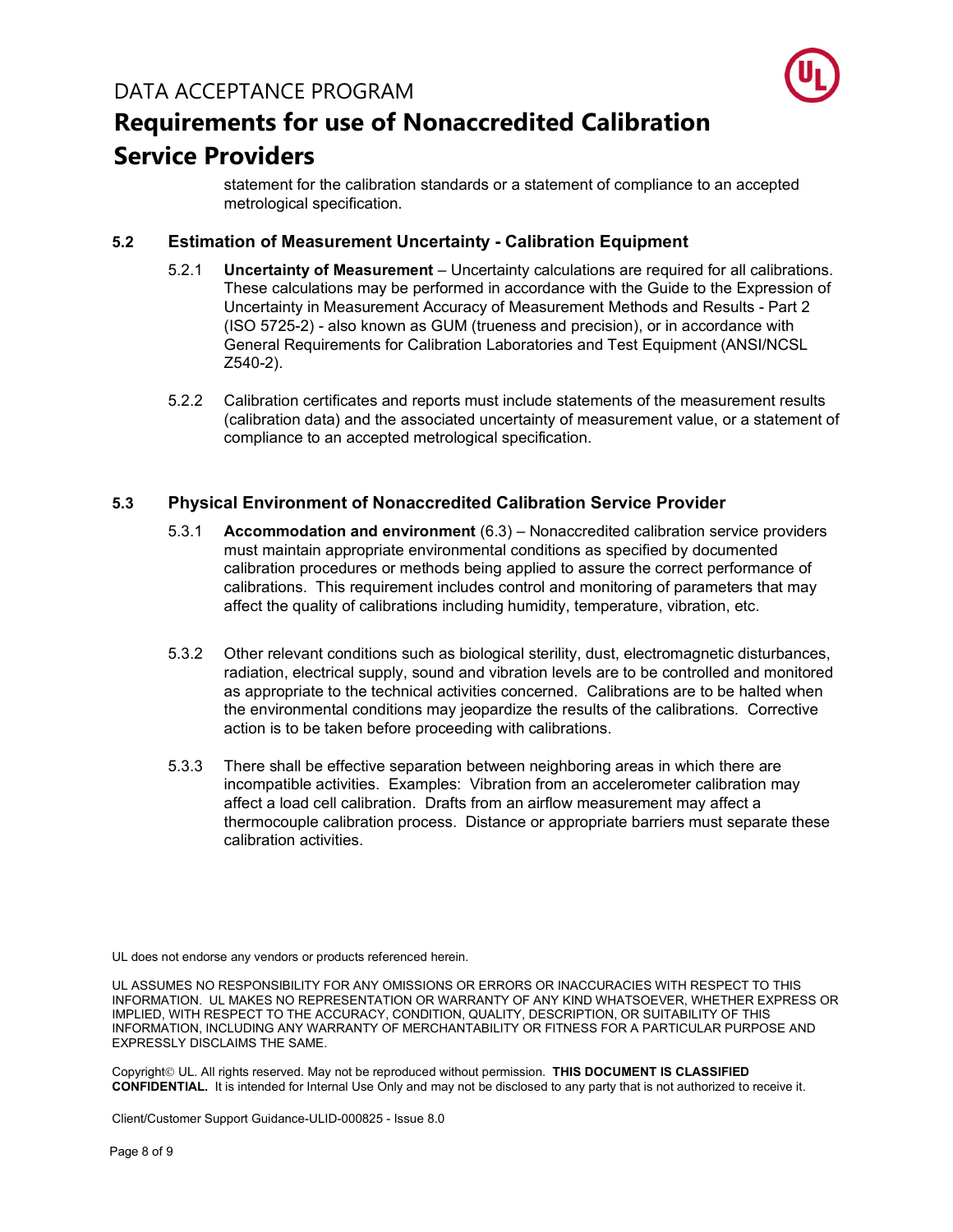

#### <span id="page-8-0"></span>**6.0 CALIBRATION CERTIFICATES / REPORTS (7.8.4, 7.8.2)**

- 6.1.1 Calibration certificates and/or reports provided by nonaccredited calibration service providers must meet the requirements of ISO Standard 17025 *General Requirements for the Competence of Calibration and Testing Laboratories*. Nonaccredited calibration service providers are required to retain the following information if not provided on the certificate. Refer also to the "*Calibration certificate analysis*" job aide for additional information.
	- 1. the name and address of the laboratory, and the location where the calibrations were carried out, if different from the address of the laboratory.
	- 2. Unique identification of the calibration certificate (such as the serial number). Each page of supporting data requires an identification to ensure that the page is recognized as a part of the calibration certificate package. A clearly identified end of the calibration certificate package must be labeled.
	- 3. the name and address of all locations the customer utilizes.
	- 4. identification of the method used.
	- 5. a description of the condition of and unambiguous identification of the item(s) tested or calibrated.
	- 6. the date of receipt of the calibration item(s) if this is critical to the validity and application of the results and the date(s) of performance of the calibration.
	- 7. reference to the sampling plan and procedures used by the laboratory or other bodies if these are relevant to the validity or application of the results.
	- 8. the calibration results with the units of measurement, where appropriate.
	- 9. the name(s), functions(s) and signature(s) or equivalent identification of person(s) authorizing the calibration certificate.
	- 10. where relevant, a statement to the effect that the results relate only to the items calibrated.
	- 11. the conditions (e.g., environmental) under which the calibrations were made that have an influence on the measurement results.

UL does not endorse any vendors or products referenced herein.

UL ASSUMES NO RESPONSIBILITY FOR ANY OMISSIONS OR ERRORS OR INACCURACIES WITH RESPECT TO THIS INFORMATION. UL MAKES NO REPRESENTATION OR WARRANTY OF ANY KIND WHATSOEVER, WHETHER EXPRESS OR IMPLIED, WITH RESPECT TO THE ACCURACY, CONDITION, QUALITY, DESCRIPTION, OR SUITABILITY OF THIS INFORMATION, INCLUDING ANY WARRANTY OF MERCHANTABILITY OR FITNESS FOR A PARTICULAR PURPOSE AND EXPRESSLY DISCLAIMS THE SAME.

Copyright<sup>©</sup> UL. All rights reserved. May not be reproduced without permission. THIS DOCUMENT IS CLASSIFIED **CONFIDENTIAL.** It is intended for Internal Use Only and may not be disclosed to any party that is not authorized to receive it.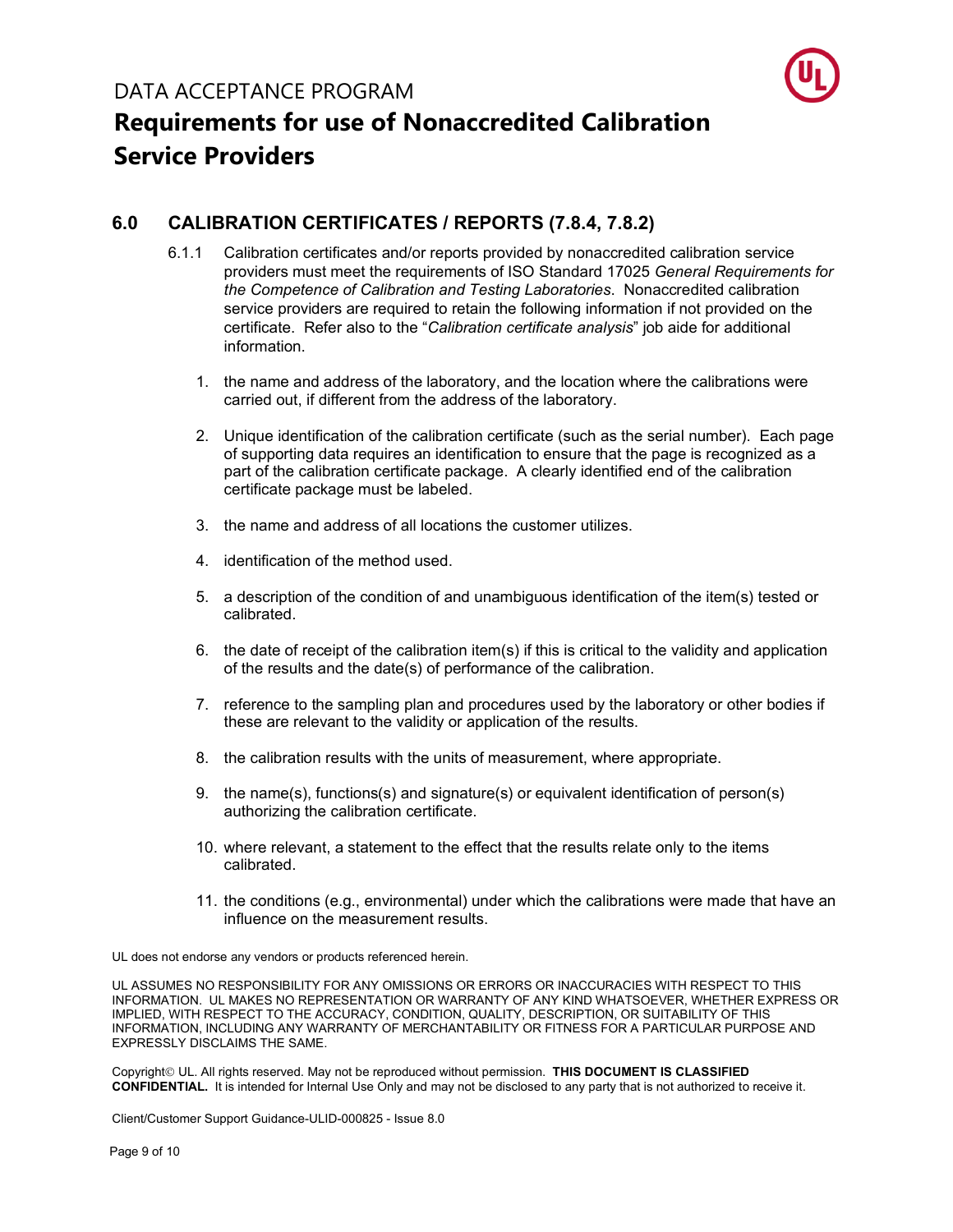

- 12. the uncertainty of measurement and/or a statement of compliance with an identified metrological specification or clauses.
- 13. evidence that the measurements are traceable (to national standards).

UL does not endorse any vendors or products referenced herein.

UL ASSUMES NO RESPONSIBILITY FOR ANY OMISSIONS OR ERRORS OR INACCURACIES WITH RESPECT TO THIS INFORMATION. UL MAKES NO REPRESENTATION OR WARRANTY OF ANY KIND WHATSOEVER, WHETHER EXPRESS OR IMPLIED, WITH RESPECT TO THE ACCURACY, CONDITION, QUALITY, DESCRIPTION, OR SUITABILITY OF THIS INFORMATION, INCLUDING ANY WARRANTY OF MERCHANTABILITY OR FITNESS FOR A PARTICULAR PURPOSE AND EXPRESSLY DISCLAIMS THE SAME.

Copyright<sup>©</sup> UL. All rights reserved. May not be reproduced without permission. THIS DOCUMENT IS CLASSIFIED **CONFIDENTIAL.** It is intended for Internal Use Only and may not be disclosed to any party that is not authorized to receive it.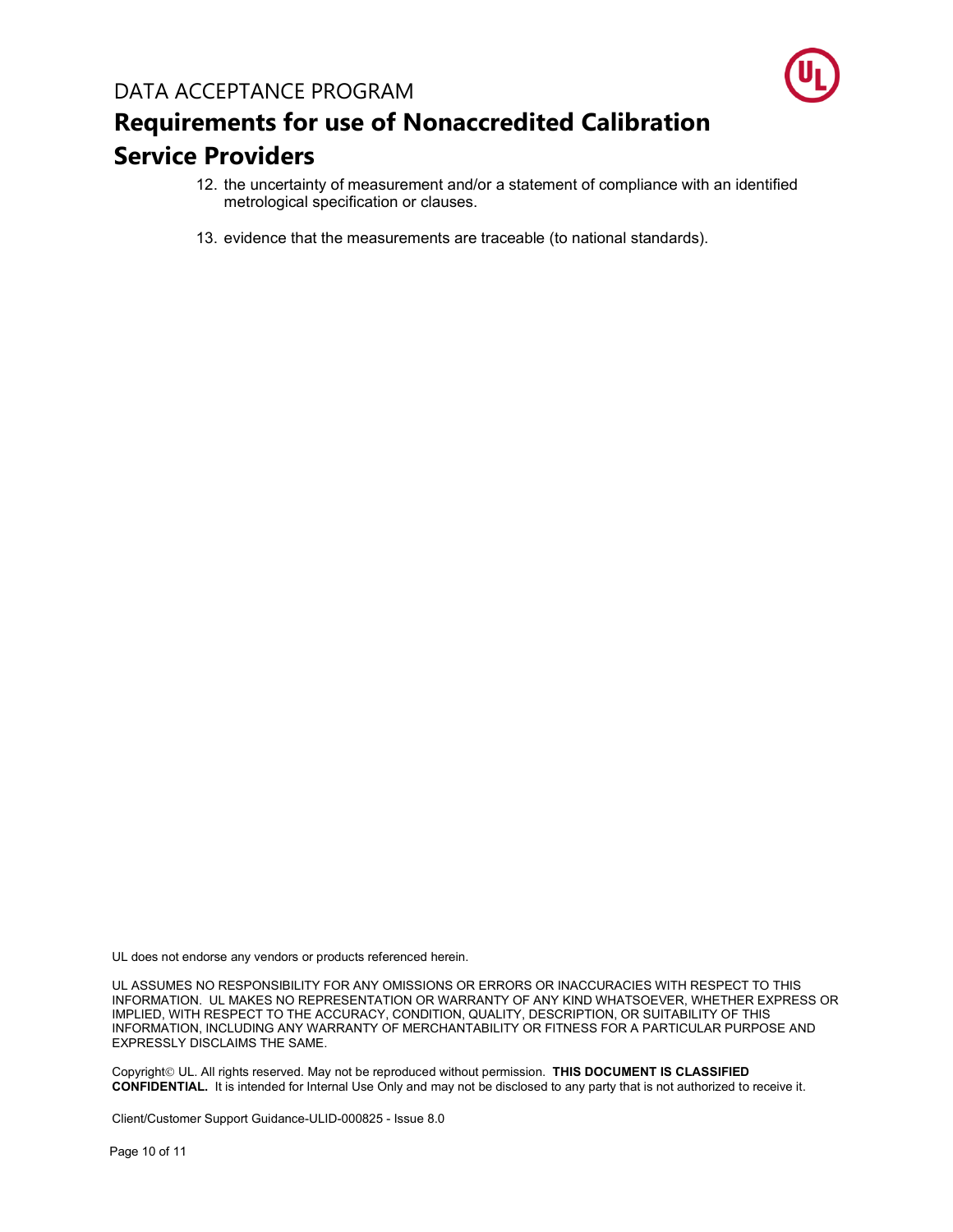

#### <span id="page-10-0"></span>**6.2 Calibration Test Methods and Procedures**

- 6.2.1 **Methods (procedures)** (7.2) Nonaccredited calibration service providers shall have methods and procedures for all calibrations that are performed. Documents of calibration procedures are to be available to personnel performing calibrations (7.2.1). All instructions, manuals and other information regarding the use of calibration standards and the resulting estimation of measurement uncertainty are required to be available and up-to-date.
- 6.2.2 Nonaccredited calibration service providers are to have and maintain administrative and measurement-related procedures in a manner readily accessible to equipment staff (hard copy or electronic records are acceptable). Procedures are to be controlled, available and applied to ensure the integrity of administrative duties, calibrations, and test results. These records typically detail the responsibility / authority of calibration services personnel, instructions for performing calibrations and procedures for handling / processing calibration work.
- 6.2.3 International, regional or national standards, or other recognized specifications, that contain sufficient and concise information on how to perform the tests and/or calibrations do not need to be supplemented or rewritten as internal procedures.

#### <span id="page-10-1"></span>**6.3 Computer Software Validation Procedures**

- 6.3.1 Where custom-written computer software is utilized in data recording, retrieval, processing, calculation, analysis, or reporting, the laboratory is to provide proof that the computer software is documented and verified for use with respect to proper function and data manipulation. This proof may be in the form of an analysis of the software output using known input values, comparisons to manual calculations, statistical analysis, etc.
- 6.3.2 **Software validation/version** (7.11, 6.4.4) When computers or automated equipment is used for acquisition, processing, recording, storage or retrieval of calibration data:
	- a) Any custom computer software developed by the user, or by others on behalf of the user, must be validated to assure proper function and adequacy of use before the software is placed into use. The software version, name, model or other unique identification for the software is to be recorded to aid in identifying the software for updates or recalls.
	- b) Procedures must be in use to protect recorded data. Some examples are: protecting data integrity and confidentiality via passwords in the

UL does not endorse any vendors or products referenced herein.

UL ASSUMES NO RESPONSIBILITY FOR ANY OMISSIONS OR ERRORS OR INACCURACIES WITH RESPECT TO THIS INFORMATION. UL MAKES NO REPRESENTATION OR WARRANTY OF ANY KIND WHATSOEVER, WHETHER EXPRESS OR IMPLIED, WITH RESPECT TO THE ACCURACY, CONDITION, QUALITY, DESCRIPTION, OR SUITABILITY OF THIS INFORMATION, INCLUDING ANY WARRANTY OF MERCHANTABILITY OR FITNESS FOR A PARTICULAR PURPOSE AND EXPRESSLY DISCLAIMS THE SAME.

Copyright<sup>©</sup> UL. All rights reserved. May not be reproduced without permission. THIS DOCUMENT IS CLASSIFIED **CONFIDENTIAL.** It is intended for Internal Use Only and may not be disclosed to any party that is not authorized to receive it.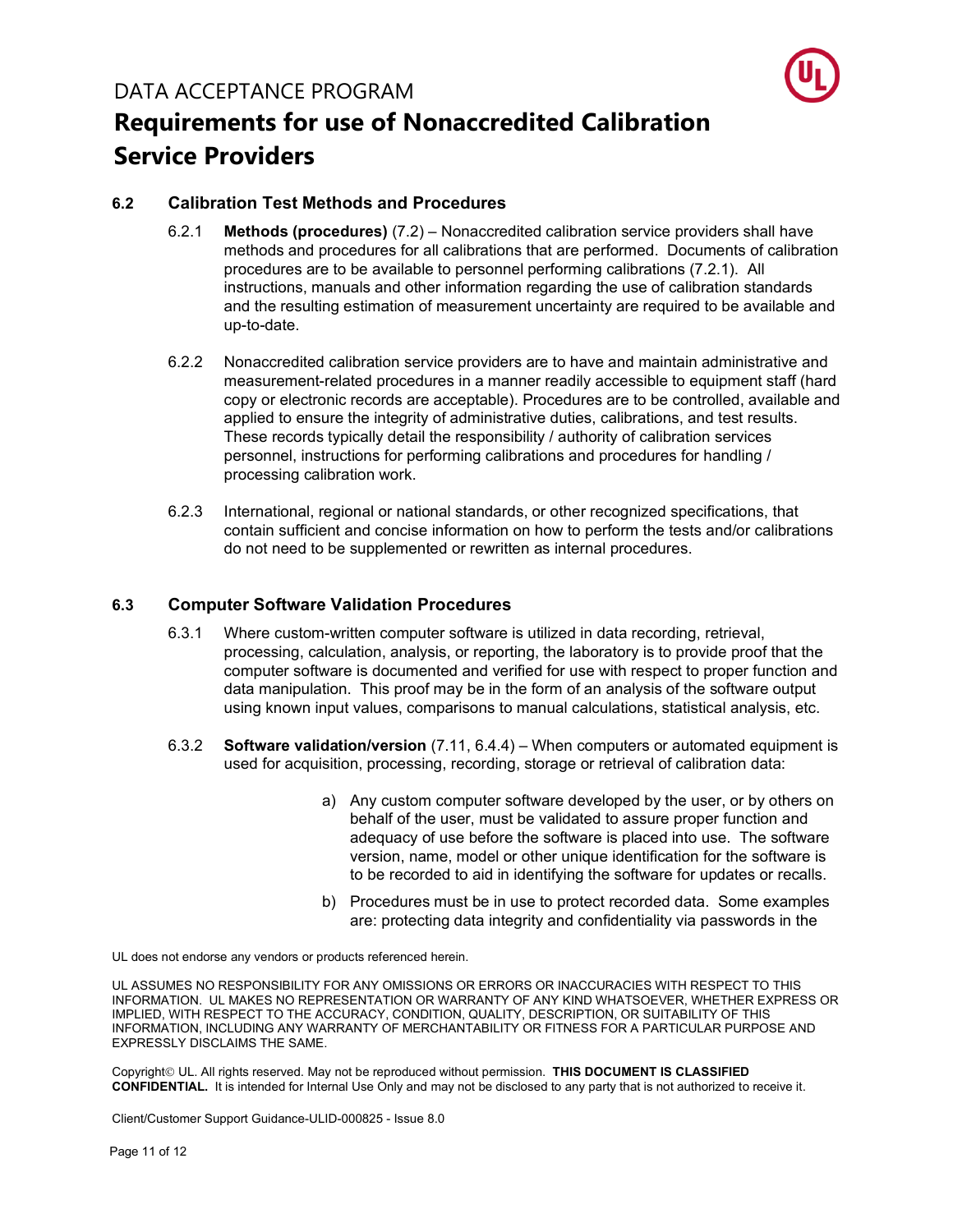## **Requirements for use of Nonaccredited Calibration Service Providers**

software, secure data storage and / or access to data system areas via physical security measures.

c) Commercially available software (purchased "off-the-shelf" requiring no alterations) or software provided with, or embedded into, commercially available calibration equipment is considered to be sufficiently validated. However, software that has been configured or modified by the user must be validated. For example, Microsoft Excel spreadsheet software would not require validation, but *equations entered by the user* would require checks to confirm the formula was entered correctly and provides the correct results.

#### <span id="page-11-0"></span>**7.0 CONTROL OF NON-CONFORMING CALIBRATION WORK (7.10)**

- 7.1.1 Each Nonaccredited calibration service provider is to maintain records of every event where non-conforming calibration work is found. A calibration standard found to be outof-tolerance or data recording errors that require corrective actions are examples of nonconforming work (7.10).
- 7.1.2 Where non-conforming conditions occur:
	- a) The Nonaccredited calibration service provider is to determine if there are defects in the processes used or data developed.
	- b) If the cause of the non-conforming work is found to affect calibration data: (7.10.1)

UL does not endorse any vendors or products referenced herein.

UL ASSUMES NO RESPONSIBILITY FOR ANY OMISSIONS OR ERRORS OR INACCURACIES WITH RESPECT TO THIS INFORMATION. UL MAKES NO REPRESENTATION OR WARRANTY OF ANY KIND WHATSOEVER, WHETHER EXPRESS OR IMPLIED, WITH RESPECT TO THE ACCURACY, CONDITION, QUALITY, DESCRIPTION, OR SUITABILITY OF THIS INFORMATION, INCLUDING ANY WARRANTY OF MERCHANTABILITY OR FITNESS FOR A PARTICULAR PURPOSE AND EXPRESSLY DISCLAIMS THE SAME.

Copyright<sup>©</sup> UL. All rights reserved. May not be reproduced without permission. **THIS DOCUMENT IS CLASSIFIED CONFIDENTIAL.** It is intended for Internal Use Only and may not be disclosed to any party that is not authorized to receive it.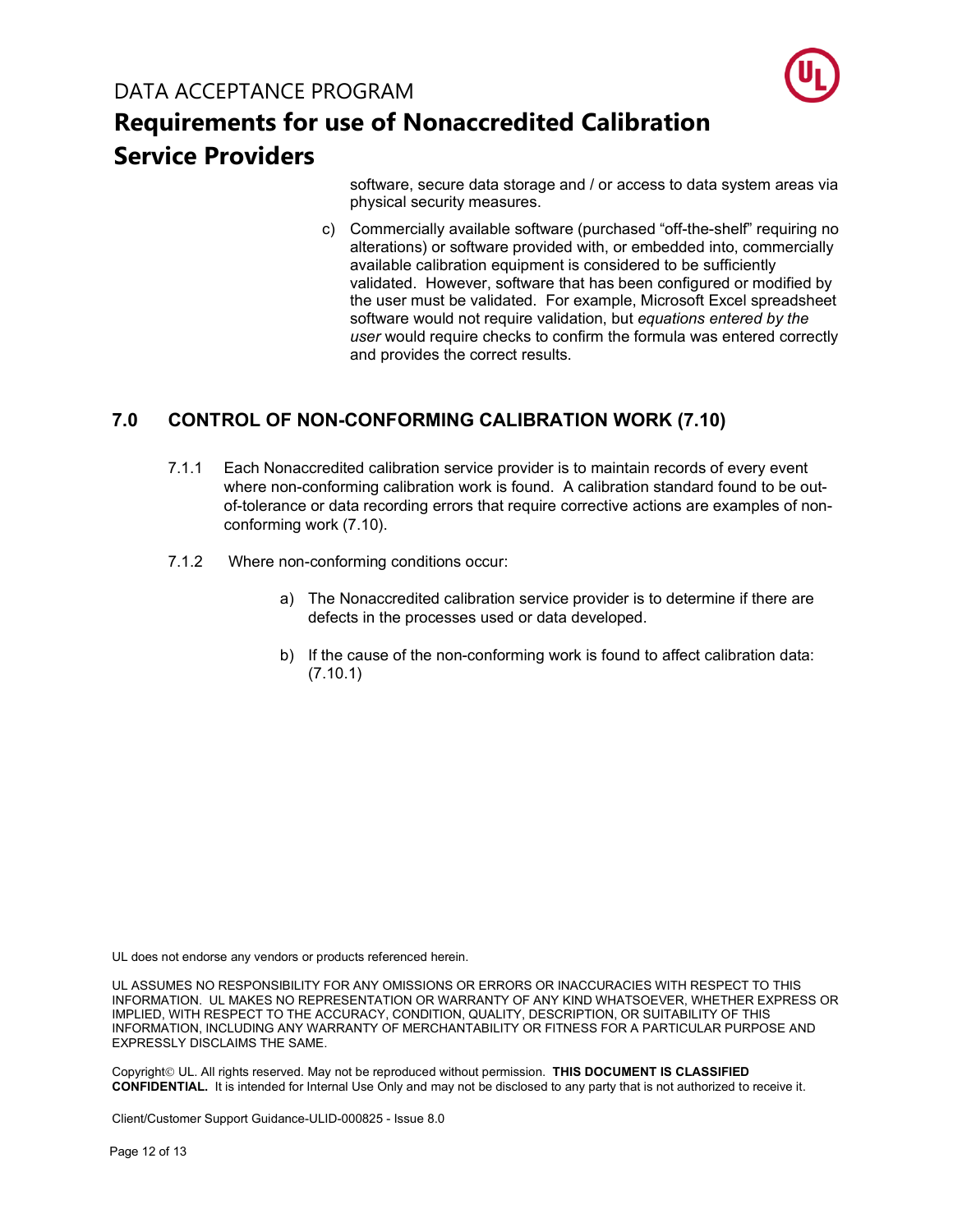

## **Requirements for use of Nonaccredited Calibration Service Providers**

- i. A review of all calibration work since the last successful calibration of the calibration standard is to be made to determine the impact of the nonconforming calibration results.
- ii. Further review of any testing project is required, if the affected testing equipment was used in any testing projects.
- iii. The results of the review are to be disclosed as quickly as possible to UL that received potentially affected test data;
- iv. A notation is to be made in the individual calibration history for the calibration standard and the affected test equipment.
- 7.1.3 In some cases, the test instrument specifications given by the manufacturer may be many times more accurate than the requirements in the test standard or the UL default tolerance values.

Where an instrument is found to be out of tolerance with the manufacturer's specification(s) but it has been demonstrated through calibration that the instrument is *within* the specification of the test standard or the default tolerances provided by UL, use of the test data acquired with the instrument would be considered acceptable and no further action is required with respect to notification of UL or traceback of prior projects. Where no tolerances are identified for the test method, UL is to be notified of out-oftolerance conditions relative to the manufacturer's specifications.

The client's procedures in 7.1.2 addressing non-conforming events and the related records required in 7.1.1 are to be applied in each instance of a non-conforming calibration. Corrective actions are to be made within the client's calibration management system to reduce or eliminate reoccurrences of out-of-tolerance conditions that may impact future test data submittals to UL.

#### <span id="page-12-0"></span>**8.0 SUPPLIER EVALUATION RECORDS**

- 8.1.1 Laboratories must retain the following supplier evaluation records:
	- a. Information regarding the accreditation of the calibration service provider who performed calibration. Access to the certificate(s) from the accreditation organization listing the scope of coverage for the calibration service provider is sufficient.

UL does not endorse any vendors or products referenced herein.

UL ASSUMES NO RESPONSIBILITY FOR ANY OMISSIONS OR ERRORS OR INACCURACIES WITH RESPECT TO THIS INFORMATION. UL MAKES NO REPRESENTATION OR WARRANTY OF ANY KIND WHATSOEVER, WHETHER EXPRESS OR IMPLIED, WITH RESPECT TO THE ACCURACY, CONDITION, QUALITY, DESCRIPTION, OR SUITABILITY OF THIS INFORMATION, INCLUDING ANY WARRANTY OF MERCHANTABILITY OR FITNESS FOR A PARTICULAR PURPOSE AND EXPRESSLY DISCLAIMS THE SAME.

Copyright<sup>©</sup> UL. All rights reserved. May not be reproduced without permission. THIS DOCUMENT IS CLASSIFIED **CONFIDENTIAL.** It is intended for Internal Use Only and may not be disclosed to any party that is not authorized to receive it.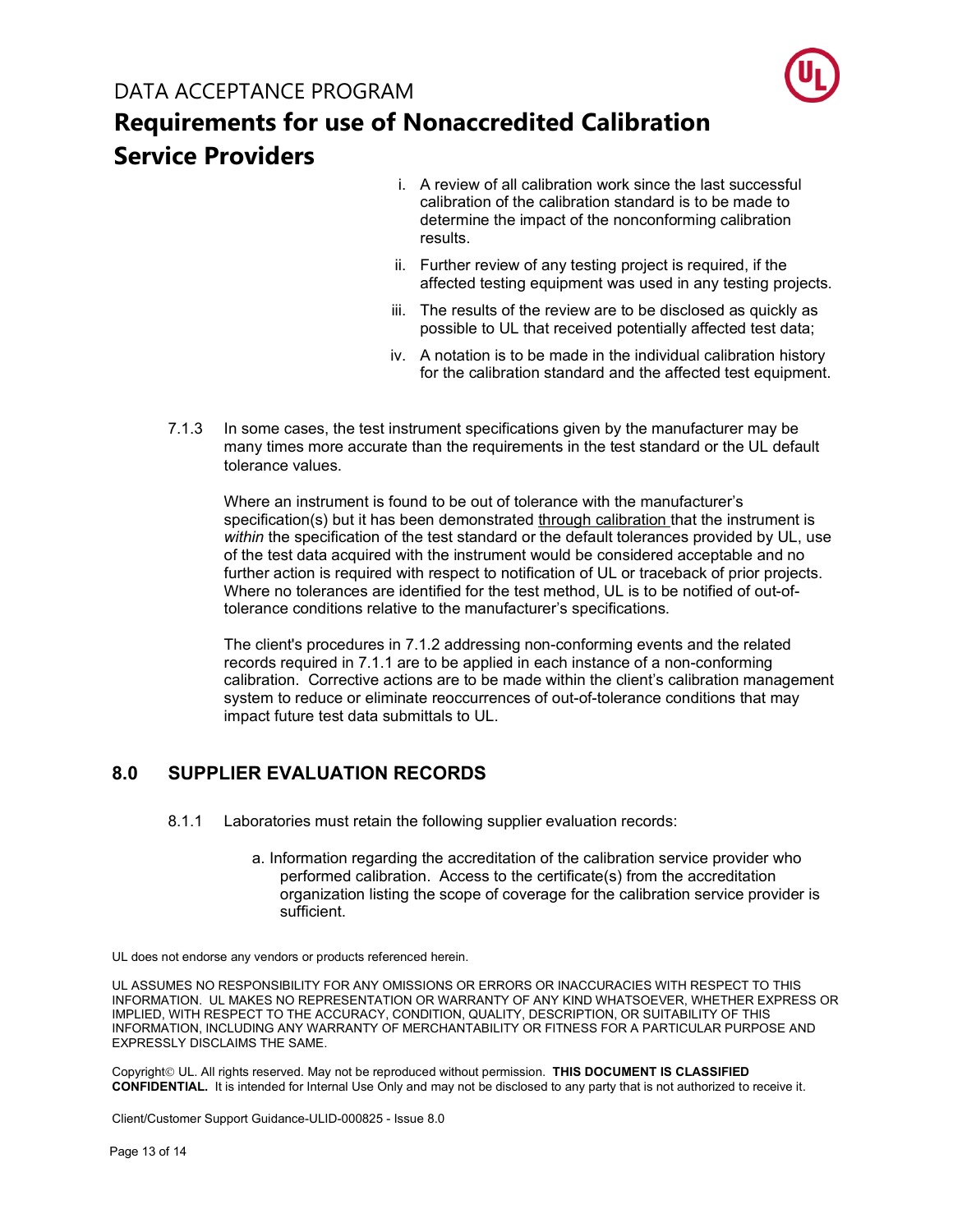

- b. An assessment is to be performed for nonaccredited calibration service providers. Results of the survey are to be retained by the test laboratory.
- c. records that calibration standards in use by the nonaccredited calibration service provider are traceable to a national metrology institution (e.g. NIST).
- d. records from which the non- accredited calibration service provider determines uncertainties of measurement for the calibration standards.

NOTE - The testing laboratory must retain copies of calibration certificates. A documented method of record retention is to be utilized and these records must be readily accessible for review and audit.

The environmental conditions of the nonaccredited calibration facilities is to be recorded to demonstrate that temperature, barometric pressure, humidity, etc are controlled in accordance with the calibrations performed.

#### **9.0 RECORD RETENTION**

<span id="page-13-0"></span>9.1.1 Client laboratories must provide access to calibration records in accordance with the following:

Calibration records and other related documentation associated with calibration and testing are to be processed in the following manner:

- a) For WTDP
	- Copies of all calibration certificates or records and related documentation for the equipment used in testing are to be available upon request by UL at the time of testing.
- b) For other DAP programs (CTDP / TPTDP)
	- Clients are to index and retain copies of certificates or equipment records and related documentation for the equipment used in testing as proof of calibration status.
	- In lieu of storage of paper copies of the documentation, these may be stored electronically.
	- *Retention time for the records is to be retained for 5 years from the date of the signature of the authorized signatory on the data package in which the last time the equipment was used*.

UL does not endorse any vendors or products referenced herein.

UL ASSUMES NO RESPONSIBILITY FOR ANY OMISSIONS OR ERRORS OR INACCURACIES WITH RESPECT TO THIS INFORMATION. UL MAKES NO REPRESENTATION OR WARRANTY OF ANY KIND WHATSOEVER, WHETHER EXPRESS OR IMPLIED, WITH RESPECT TO THE ACCURACY, CONDITION, QUALITY, DESCRIPTION, OR SUITABILITY OF THIS INFORMATION, INCLUDING ANY WARRANTY OF MERCHANTABILITY OR FITNESS FOR A PARTICULAR PURPOSE AND EXPRESSLY DISCLAIMS THE SAME.

Copyright<sup>©</sup> UL. All rights reserved. May not be reproduced without permission. THIS DOCUMENT IS CLASSIFIED **CONFIDENTIAL.** It is intended for Internal Use Only and may not be disclosed to any party that is not authorized to receive it.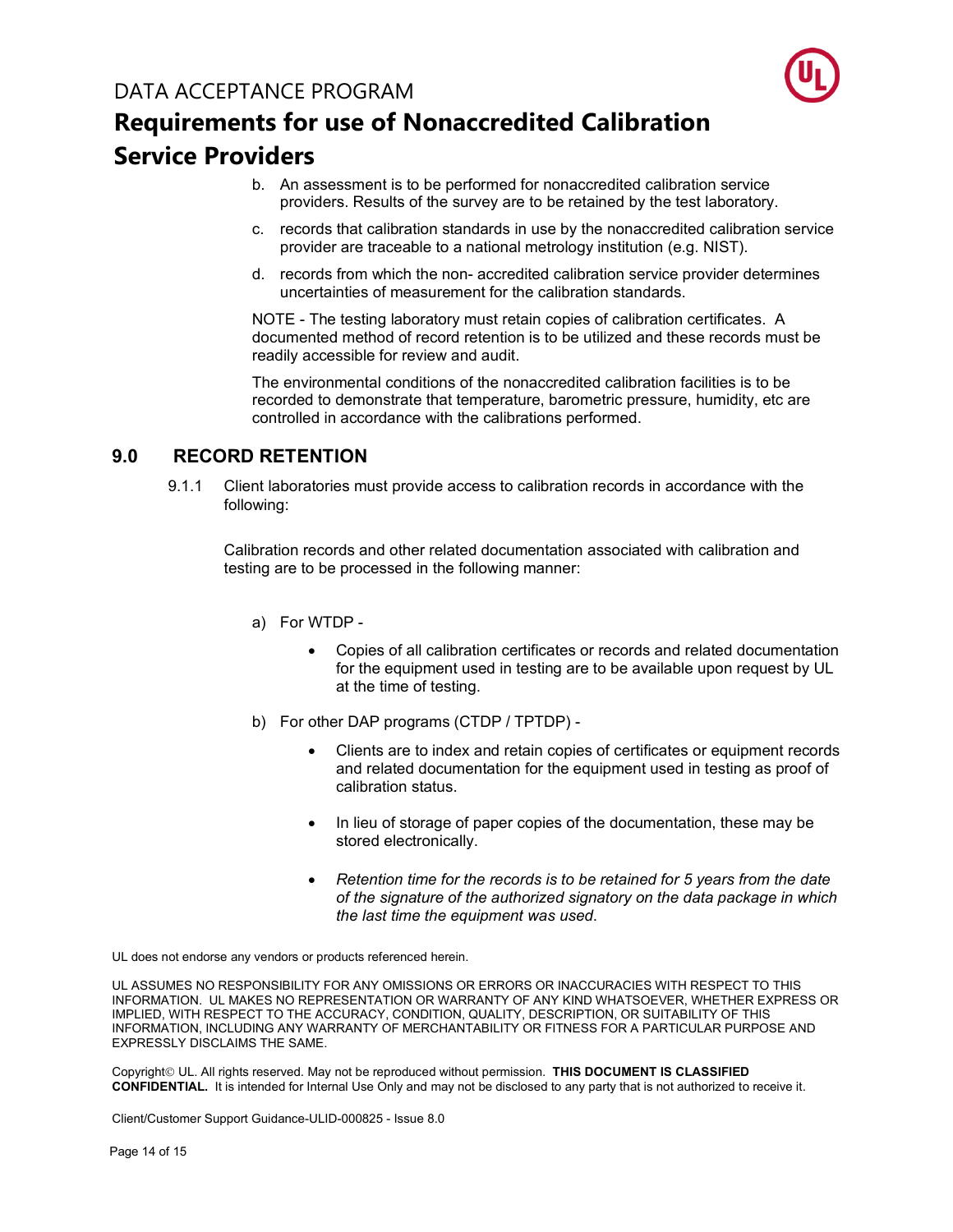

## **Requirements for use of Nonaccredited Calibration Service Providers APPENDIX A ACCREDITATION ENDORSEMENTS**

#### <span id="page-14-0"></span>NOTE – THIS INFORMATION IS SUPPLEMENTAL. THIS LIST IS NOT ALL-INCLUSIVE.

Since calibration certificates from accredited laboratories that conduct work within their scope of accreditation can bear an endorsement of accreditation, attention on identifying 1) a suitable endorsement *AND* 2) the unique identification of the calibration certificate (such as the serial number) is to be made. (Each page of supporting data requires an identification to ensure that the page is recognized as a part of the calibration certificate package). This satisfies the need to substantiate a certificate was provided by an accredited calibration laboratory. Examples of International Laboratory Accreditation Cooperation MRA signatories are listed below.

#### <span id="page-14-1"></span>**Mutual Recognition Agreement (MRA) Signatories**

- International Laboratory Accreditation Cooperation MRA signatories are acceptable accreditor endorsements. A full listing of ILAC MRA signatories can be found at http://www.ilac.org/home.html please look under the "About ILAC" and "Members by Categories" listings. Full Members is the listing of the signatories to the ILAC MRA.
- Asian Pacific Laboratory Accreditation Council MRA signatories are acceptable accreditor endorsements. A full listing of APLAC MRA signatories can be found at http://www.aplac.org/members/fullmembers.htm
- European Accreditation Cooperation Mutual Recognition Agreement (MRA) signatories are acceptable accreditor endorsements. A full listing of EAC MRA signatories can be found at http://www.european-accreditation.org/content/mla/scopes.htm

UL does not endorse any vendors or products referenced herein.

UL ASSUMES NO RESPONSIBILITY FOR ANY OMISSIONS OR ERRORS OR INACCURACIES WITH RESPECT TO THIS INFORMATION. UL MAKES NO REPRESENTATION OR WARRANTY OF ANY KIND WHATSOEVER, WHETHER EXPRESS OR IMPLIED, WITH RESPECT TO THE ACCURACY, CONDITION, QUALITY, DESCRIPTION, OR SUITABILITY OF THIS INFORMATION, INCLUDING ANY WARRANTY OF MERCHANTABILITY OR FITNESS FOR A PARTICULAR PURPOSE AND EXPRESSLY DISCLAIMS THE SAME.

Copyright<sup>©</sup> UL. All rights reserved. May not be reproduced without permission. THIS DOCUMENT IS CLASSIFIED **CONFIDENTIAL.** It is intended for Internal Use Only and may not be disclosed to any party that is not authorized to receive it.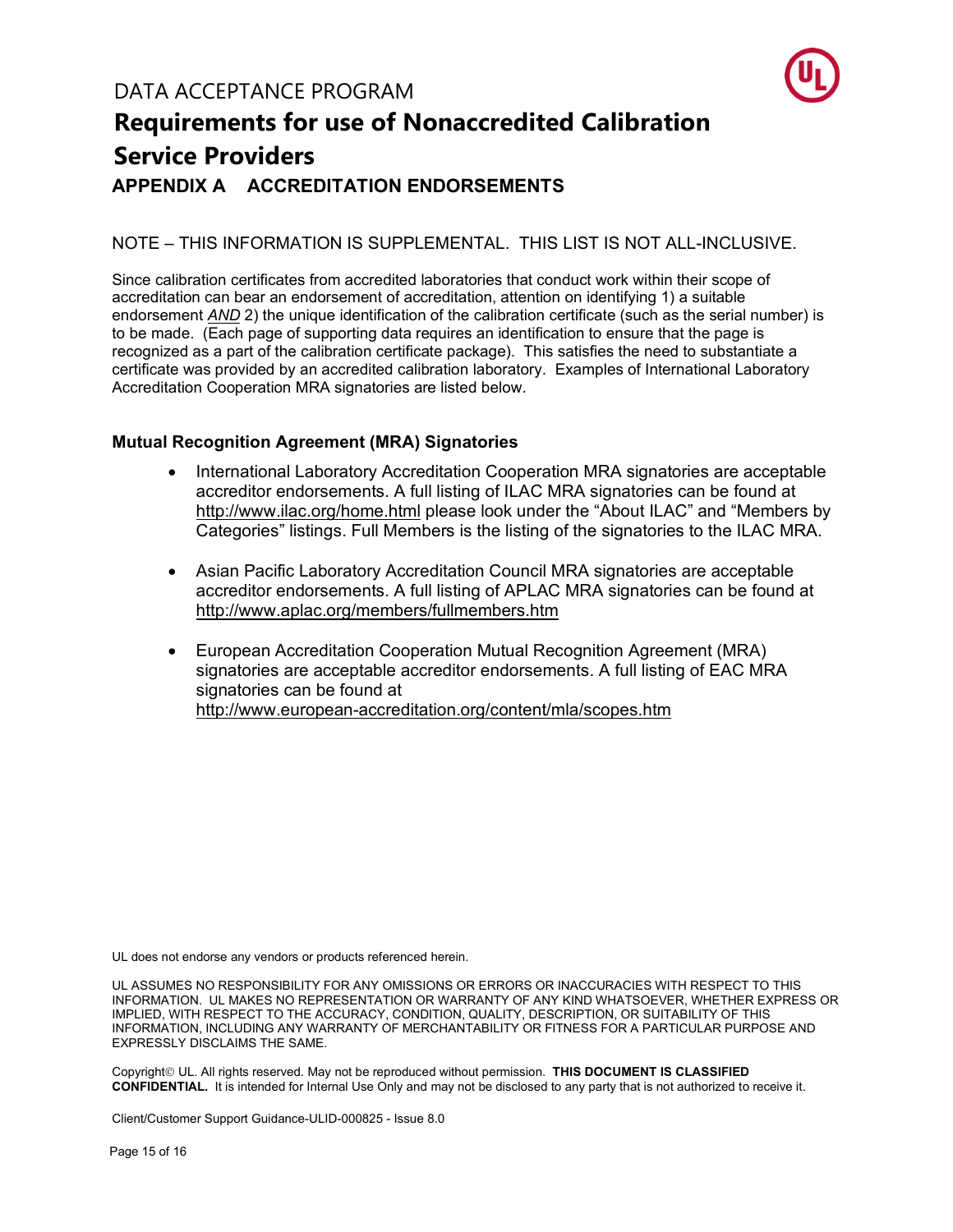

### **Requirements for use of Nonaccredited Calibration Service Providers**

#### <span id="page-15-0"></span>**APPENDIX B CALIBRATION SURVEY NONACCREDITED CALIBRATION SUPPLIER**

| Company Name: |  |
|---------------|--|
| Address:      |  |
| City:         |  |
| State         |  |
| Zip:          |  |

#### **PLEASE COMPLETE THE FOLLOWING INFORMATION:**

| <b>Technical Manager:</b> |  |
|---------------------------|--|
| Phone No.:                |  |
| FAX No.:                  |  |
| Email:                    |  |
| Person Completing Survey: |  |
| Title:                    |  |
| Date:                     |  |

#### SCOPE OR TYPE OF CALIBRATIONS TO BE MADE

(Entity conducting survey to complete this information. Include evidence of unavailability of calibration vendors)

#### **Please return the completed survey to:**

[Click **here**and type street address] [Click **here**and type City, State, Zip Code] [Click **here**and type Country, if applicable] **Attn:** *Click here* and type Attention information]<br> **Email: Click here** and type eMail address of Atten **Email: Example 2** [Click **here** and type eMail address of Attention To]<br> **Fax: Example 2 EQUAL EXAMPLE CONSTANT Fax number**]

UL does not endorse any vendors or products referenced herein.

UL ASSUMES NO RESPONSIBILITY FOR ANY OMISSIONS OR ERRORS OR INACCURACIES WITH RESPECT TO THIS INFORMATION. UL MAKES NO REPRESENTATION OR WARRANTY OF ANY KIND WHATSOEVER, WHETHER EXPRESS OR IMPLIED, WITH RESPECT TO THE ACCURACY, CONDITION, QUALITY, DESCRIPTION, OR SUITABILITY OF THIS INFORMATION, INCLUDING ANY WARRANTY OF MERCHANTABILITY OR FITNESS FOR A PARTICULAR PURPOSE AND EXPRESSLY DISCLAIMS THE SAME.

Copyright<sup>©</sup> UL. All rights reserved. May not be reproduced without permission. **THIS DOCUMENT IS CLASSIFIED CONFIDENTIAL.** It is intended for Internal Use Only and may not be disclosed to any party that is not authorized to receive it.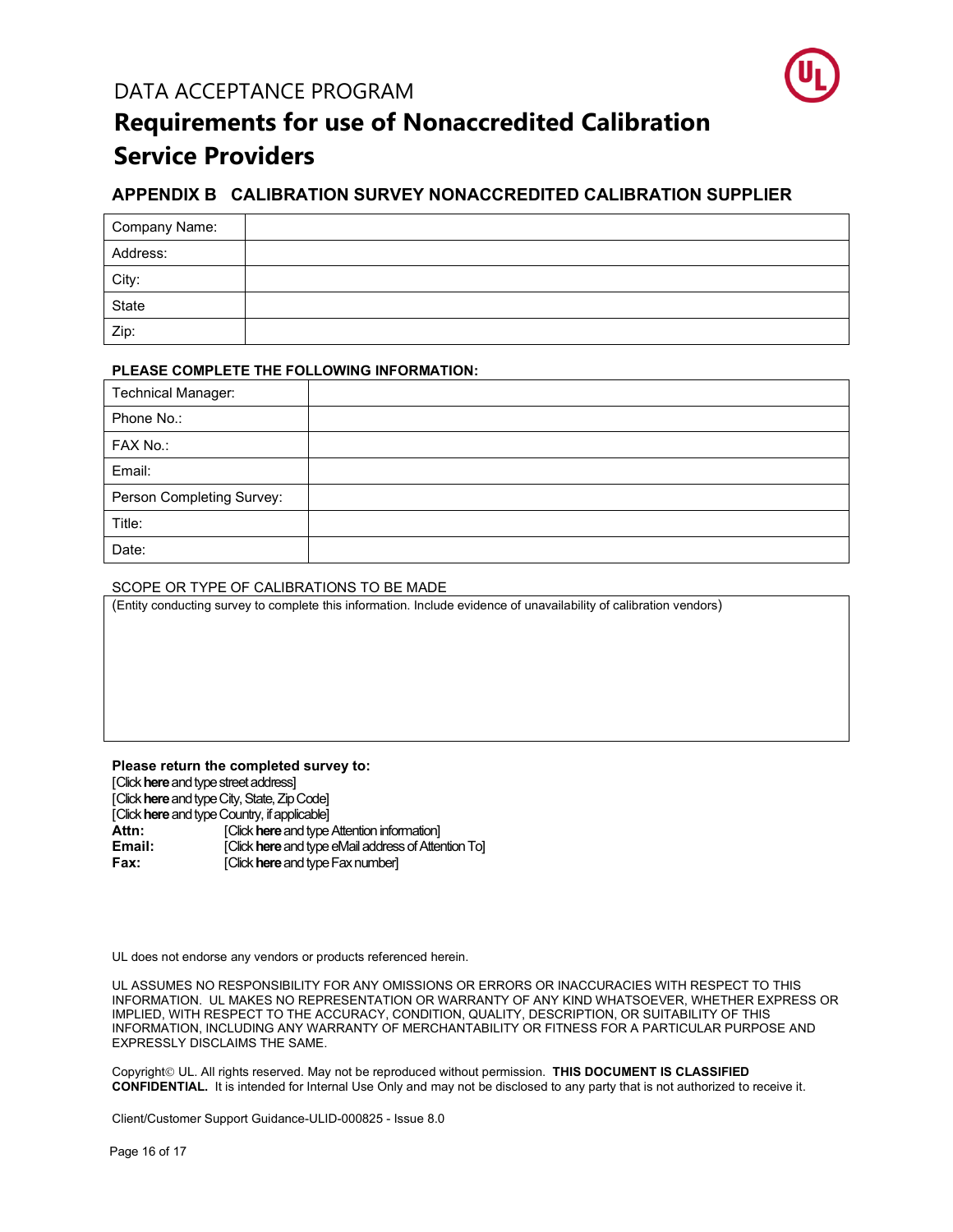

### **Requirements for use of Nonaccredited Calibration Service Providers**

| 1 <sub>1</sub> | <b>General Questions:</b>                                                                                                                                                                                                                                                                 | <b>YES</b> | <b>NO</b> |
|----------------|-------------------------------------------------------------------------------------------------------------------------------------------------------------------------------------------------------------------------------------------------------------------------------------------|------------|-----------|
|                | 1.1. Is your organization compliant with ISO/IEC<br>17025?                                                                                                                                                                                                                                |            |           |
|                | 1.2. Is your organization currently pursuing<br>accreditation by either NVLAP or A2LA?                                                                                                                                                                                                    |            |           |
|                | 1.2.1. Estimated completion date for achieving<br>accreditation?                                                                                                                                                                                                                          |            |           |
|                | 1.2.2. Please provide the anticipated scope of<br>accreditation to which you will be<br>accredited.                                                                                                                                                                                       |            |           |
|                | 1.3. Does your organization have a quality manual<br>describing your operations? A copy of the<br>Table of Contents or Index would be helpful.                                                                                                                                            |            |           |
| 2 <sup>1</sup> | <b>Calibration Facilities:</b>                                                                                                                                                                                                                                                            | <b>YES</b> | <b>NO</b> |
|                | 2.1. Do you use dedicated calibration standards<br>when performing calibrations?                                                                                                                                                                                                          |            |           |
|                | 2.2. Are these standards, directly or indirectly, in<br>either case traceable through an unbroken<br>chain to national standards?                                                                                                                                                         |            |           |
|                | 2.2.1.Is the traceability documented and can<br>the documentation be reproduced if<br>requested?                                                                                                                                                                                          |            |           |
|                | 2.2.2. Do the calibration standards have an<br>appropriate label identifying their<br>calibration status?                                                                                                                                                                                 |            |           |
|                | 2.2.3. Are reference materials used for<br>calibration?                                                                                                                                                                                                                                   |            |           |
|                | 2.2.4. Are the reference materials certified?                                                                                                                                                                                                                                             |            |           |
|                | 2.2.5. Are there requirements identifying<br>responsibility for internal reference<br>standards, their traceable condition and<br>for the working standards?                                                                                                                              |            |           |
|                | 2.2.6. Are internal reference standards and if<br>appropriate, working standards, available<br>for all measuring and test instruments<br>and measured quantities which are<br>relevant for the measurement and test<br>results?<br>2.3. Is all calibration equipment uniquely identified? |            |           |
|                |                                                                                                                                                                                                                                                                                           |            |           |

UL does not endorse any vendors or products referenced herein.

UL ASSUMES NO RESPONSIBILITY FOR ANY OMISSIONS OR ERRORS OR INACCURACIES WITH RESPECT TO THIS INFORMATION. UL MAKES NO REPRESENTATION OR WARRANTY OF ANY KIND WHATSOEVER, WHETHER EXPRESS OR IMPLIED, WITH RESPECT TO THE ACCURACY, CONDITION, QUALITY, DESCRIPTION, OR SUITABILITY OF THIS INFORMATION, INCLUDING ANY WARRANTY OF MERCHANTABILITY OR FITNESS FOR A PARTICULAR PURPOSE AND EXPRESSLY DISCLAIMS THE SAME.

Copyright<sup>©</sup> UL. All rights reserved. May not be reproduced without permission. **THIS DOCUMENT IS CLASSIFIED CONFIDENTIAL.** It is intended for Internal Use Only and may not be disclosed to any party that is not authorized to receive it.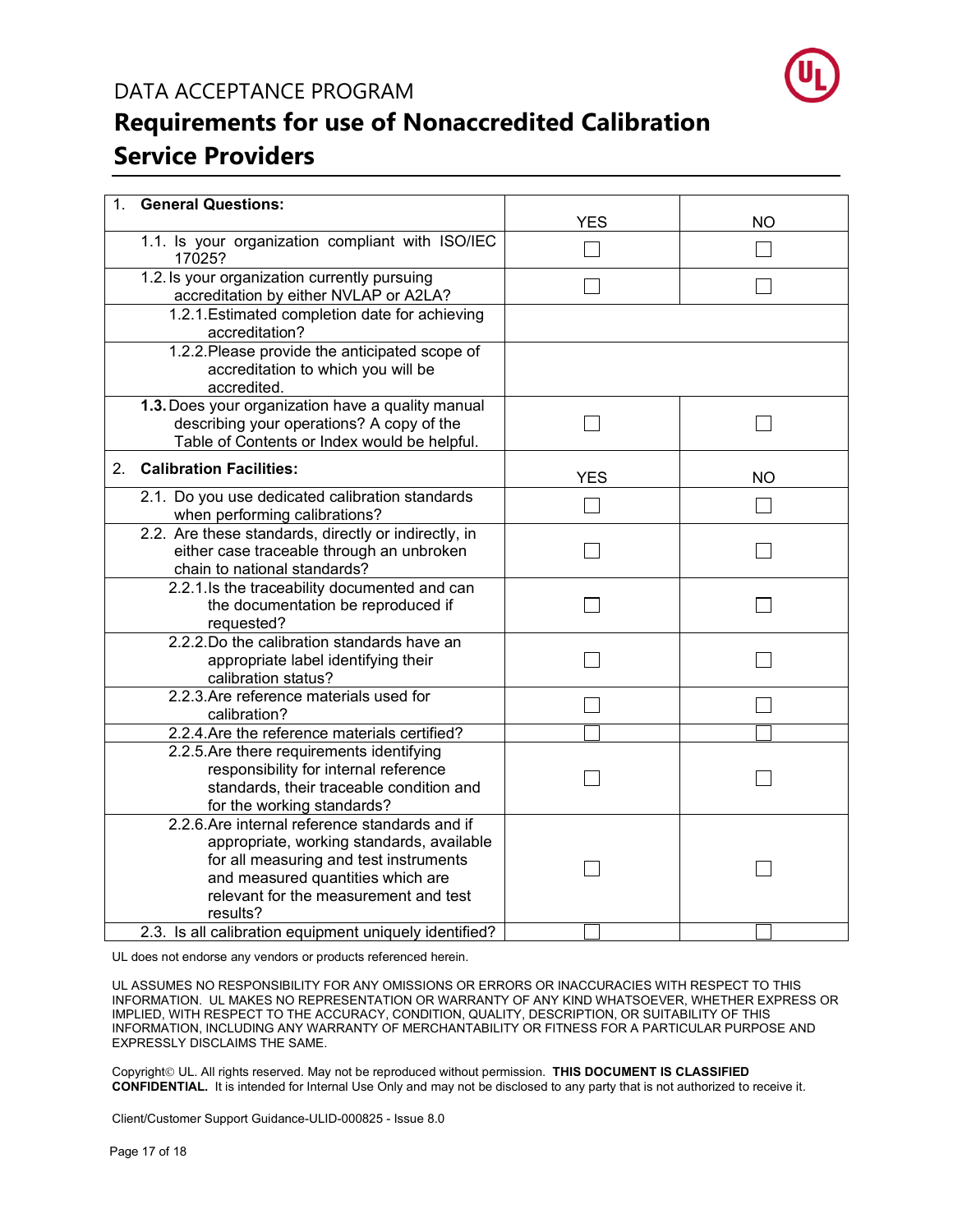



| 2.4. Is each calibration procedure documented in a                 |            |           |  |     |
|--------------------------------------------------------------------|------------|-----------|--|-----|
| step-by-step procedure?                                            |            |           |  |     |
| 2.4.1.Are calibrations computer aided?                             |            |           |  |     |
| 2.4.1.1. Is the software validated?                                |            |           |  |     |
| 2.4.1.2. By which method?                                          |            |           |  |     |
| 2.4.1.3. Are there requirements identifying                        |            |           |  |     |
| responsibility for the reliability of the                          |            |           |  |     |
| calibration software?                                              |            |           |  |     |
| 2.5. Does the laboratory have a system to control                  |            |           |  |     |
| and/or monitor environmental conditions to                         |            |           |  |     |
| maintain conformance with specified                                |            |           |  |     |
| requirements?                                                      |            |           |  |     |
| 2.6. Are relevant environmental conditions                         |            |           |  |     |
| recorded during calibrations?                                      |            |           |  |     |
| 2.7. Are procedures for the calculation of the                     |            |           |  |     |
| measurement uncertainty of the calibration                         |            |           |  |     |
| process specified and followed?                                    |            |           |  |     |
| 2.8. Are there methods for ensuring periodic re-                   |            |           |  |     |
| calibration of calibration equipment?                              |            |           |  |     |
| 2.8.1. Are re-calibration intervals fixed at one                   |            |           |  |     |
| standard value (like 1 year)?                                      |            |           |  |     |
| 2.8.2.Is there an equipment recall system to                       |            |           |  |     |
| identify calibration equipment requiring                           |            |           |  |     |
| re-calibration?                                                    |            |           |  |     |
| 2.8.3. In the case where calibrations have to be                   |            |           |  |     |
| performed before each measurement, is                              |            |           |  |     |
| the equipment labeled accordingly?                                 |            |           |  |     |
| 2.9. Are all instruments that are part of the                      |            |           |  |     |
| calibration equipment properly identified?                         |            |           |  |     |
| <b>Specific Calibration Procedures</b><br>3.                       |            |           |  |     |
|                                                                    | <b>YES</b> | <b>NO</b> |  | N/A |
| 3.1. Is the measuring equipment of the "self                       |            |           |  |     |
| calibration" type?<br>3.1.1. Is the internal reference calibrated? |            |           |  |     |
|                                                                    |            |           |  |     |
| 3.1.2. Is the process of "self calibration"                        |            |           |  |     |
| checked?                                                           |            |           |  |     |
| 3.2. Does the measuring equipment include an                       |            |           |  |     |
| internal calibration of a less stable component                    |            |           |  |     |
| by means of an internal reference?                                 |            |           |  |     |
| 3.2.1.Is the internal reference calibrated?                        |            |           |  |     |

UL does not endorse any vendors or products referenced herein.

UL ASSUMES NO RESPONSIBILITY FOR ANY OMISSIONS OR ERRORS OR INACCURACIES WITH RESPECT TO THIS INFORMATION. UL MAKES NO REPRESENTATION OR WARRANTY OF ANY KIND WHATSOEVER, WHETHER EXPRESS OR IMPLIED, WITH RESPECT TO THE ACCURACY, CONDITION, QUALITY, DESCRIPTION, OR SUITABILITY OF THIS INFORMATION, INCLUDING ANY WARRANTY OF MERCHANTABILITY OR FITNESS FOR A PARTICULAR PURPOSE AND EXPRESSLY DISCLAIMS THE SAME.

Copyright<sup>©</sup> UL. All rights reserved. May not be reproduced without permission. **THIS DOCUMENT IS CLASSIFIED CONFIDENTIAL.** It is intended for Internal Use Only and may not be disclosed to any party that is not authorized to receive it.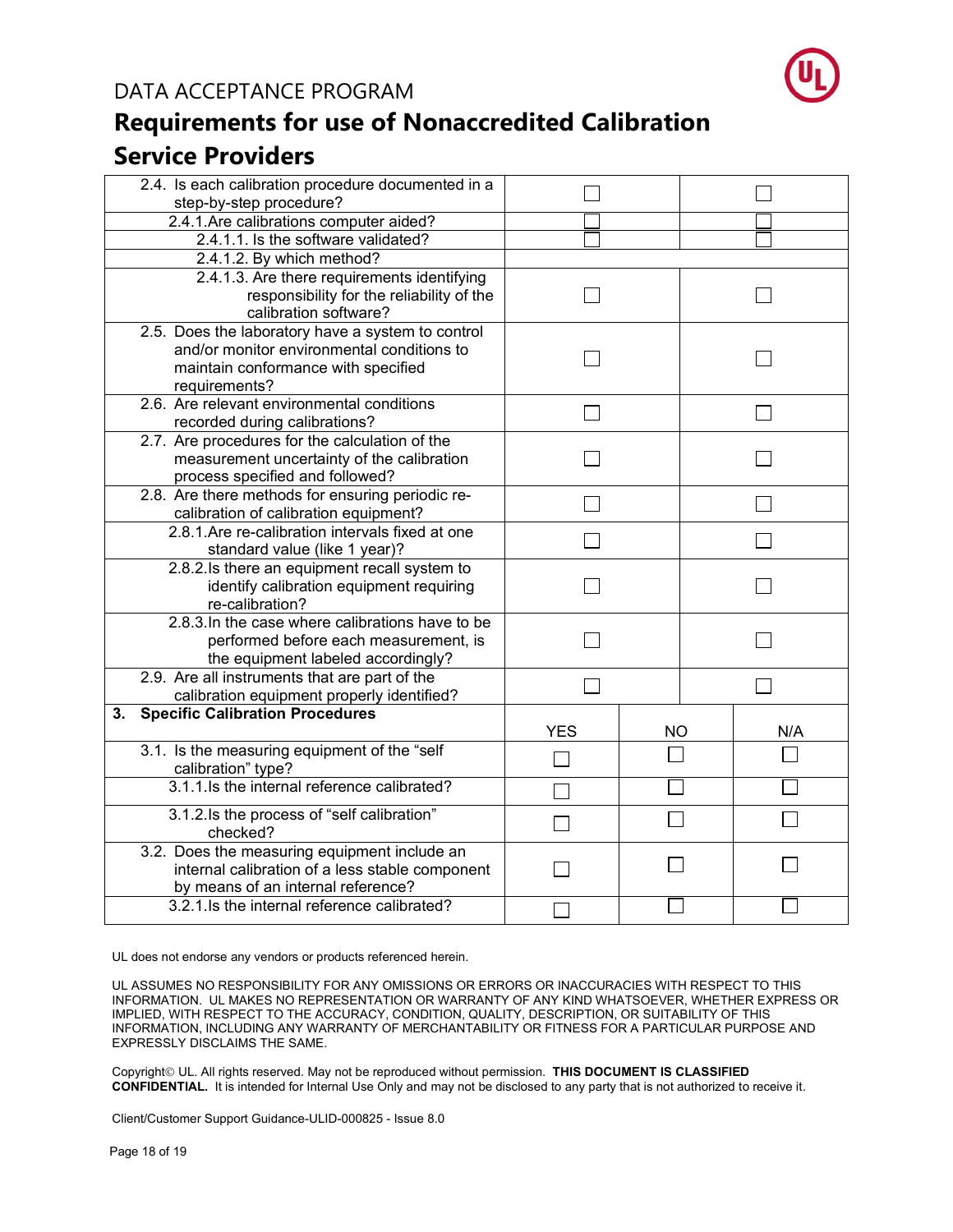

### **Requirements for use of Nonaccredited Calibration Service Providers**

|                                                                                                                                                                                                    | 3.2.2.1s the process of internal calibration<br>checked?                                                          |                          |  |  |           |
|----------------------------------------------------------------------------------------------------------------------------------------------------------------------------------------------------|-------------------------------------------------------------------------------------------------------------------|--------------------------|--|--|-----------|
|                                                                                                                                                                                                    | 3.3. Is the complete measuring system calibrated<br>as a whole?                                                   |                          |  |  |           |
|                                                                                                                                                                                                    | 3.3.1.Are the single components of the<br>measuring system adjusted, especially<br>with respect to zero settings? |                          |  |  |           |
|                                                                                                                                                                                                    | 3.3.2. How is the labeling performed for a<br>complete measuring system?                                          |                          |  |  |           |
|                                                                                                                                                                                                    | 3.4. Is each single component of a measuring<br>system calibrated?                                                | $\overline{\phantom{0}}$ |  |  |           |
| 3.4.1.Are the calibration parameters for the<br>complete measuring system determined<br>from the values of the single<br>components?                                                               |                                                                                                                   |                          |  |  |           |
|                                                                                                                                                                                                    |                                                                                                                   |                          |  |  |           |
| 4.                                                                                                                                                                                                 | <b>Documentation of Calibration Results:</b>                                                                      | <b>YES</b>               |  |  | <b>NO</b> |
| 4.1. Are the calibration results, including<br>environmental conditions, if applicable,<br>documented?                                                                                             |                                                                                                                   |                          |  |  |           |
| 4.1.1. Are they kept on file?                                                                                                                                                                      |                                                                                                                   |                          |  |  |           |
| 4.1.2. Are they available to the owner of the<br>equipment being calibrated?                                                                                                                       |                                                                                                                   |                          |  |  |           |
| 4.1.3.Do you provide a calibration label on the<br>equipment to indicate date of calibration?                                                                                                      |                                                                                                                   |                          |  |  |           |
| 4.2. Are seals used to protect calibrated equipment<br>from adjustment by end user?                                                                                                                |                                                                                                                   |                          |  |  |           |
| 4.3. Do you maintain records of your own<br>calibration work and have the capability to<br>determine the impact of the error if your<br>measurement standards are found to be out of<br>tolerance? |                                                                                                                   |                          |  |  |           |
| 4.3.1.Do you automatically inform customers of<br>affected equipment?                                                                                                                              |                                                                                                                   |                          |  |  |           |
| 5. Documentation of estimated uncertainty:                                                                                                                                                         |                                                                                                                   | <b>YES</b>               |  |  | <b>NO</b> |
|                                                                                                                                                                                                    | 5.1. Do you provide a statement of the estimated<br>uncertainty of the calibration results?                       |                          |  |  |           |
|                                                                                                                                                                                                    | 5.2. If no, are the estimated uncertainties<br>documented and kept on file?                                       |                          |  |  |           |

UL does not endorse any vendors or products referenced herein.

UL ASSUMES NO RESPONSIBILITY FOR ANY OMISSIONS OR ERRORS OR INACCURACIES WITH RESPECT TO THIS INFORMATION. UL MAKES NO REPRESENTATION OR WARRANTY OF ANY KIND WHATSOEVER, WHETHER EXPRESS OR IMPLIED, WITH RESPECT TO THE ACCURACY, CONDITION, QUALITY, DESCRIPTION, OR SUITABILITY OF THIS INFORMATION, INCLUDING ANY WARRANTY OF MERCHANTABILITY OR FITNESS FOR A PARTICULAR PURPOSE AND EXPRESSLY DISCLAIMS THE SAME.

Copyright<sup>©</sup> UL. All rights reserved. May not be reproduced without permission. THIS DOCUMENT IS CLASSIFIED **CONFIDENTIAL.** It is intended for Internal Use Only and may not be disclosed to any party that is not authorized to receive it.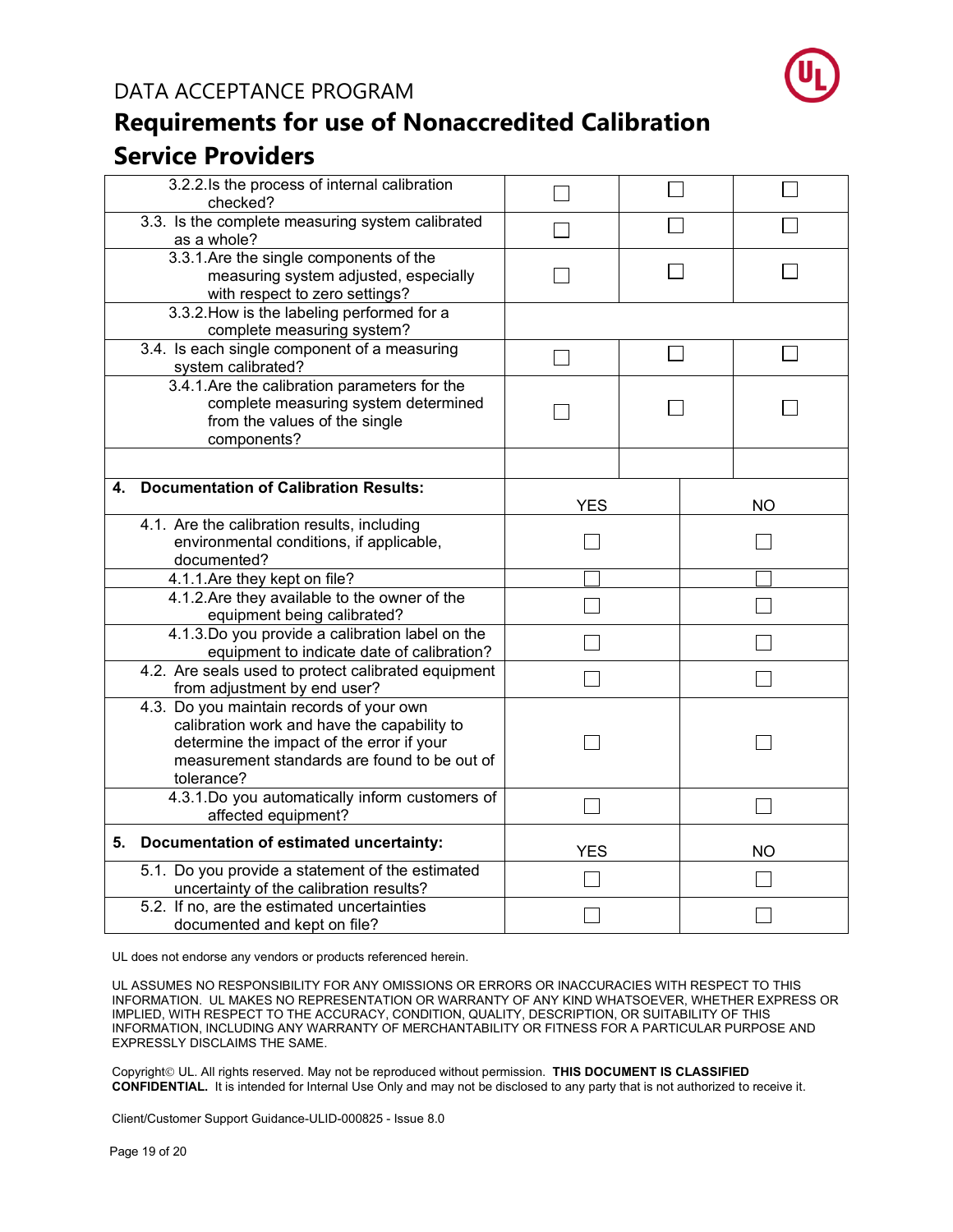

| 5.3. Are they available to the owner of the<br>equipment being calibrated? Please provide a<br>list of best measurement uncertainties for the<br>parameters that you calibrate if possible. |      |    |
|---------------------------------------------------------------------------------------------------------------------------------------------------------------------------------------------|------|----|
| 6. Staff qualifications:                                                                                                                                                                    | YES. | ΝO |
| 6.1. Do you have minimum staff qualifications?                                                                                                                                              |      |    |
| 6.2. Do you have continuous training programs for<br>staff?                                                                                                                                 |      |    |

UL does not endorse any vendors or products referenced herein.

UL ASSUMES NO RESPONSIBILITY FOR ANY OMISSIONS OR ERRORS OR INACCURACIES WITH RESPECT TO THIS INFORMATION. UL MAKES NO REPRESENTATION OR WARRANTY OF ANY KIND WHATSOEVER, WHETHER EXPRESS OR IMPLIED, WITH RESPECT TO THE ACCURACY, CONDITION, QUALITY, DESCRIPTION, OR SUITABILITY OF THIS INFORMATION, INCLUDING ANY WARRANTY OF MERCHANTABILITY OR FITNESS FOR A PARTICULAR PURPOSE AND EXPRESSLY DISCLAIMS THE SAME.

Copyright<sup>©</sup> UL. All rights reserved. May not be reproduced without permission. THIS DOCUMENT IS CLASSIFIED **CONFIDENTIAL.** It is intended for Internal Use Only and may not be disclosed to any party that is not authorized to receive it.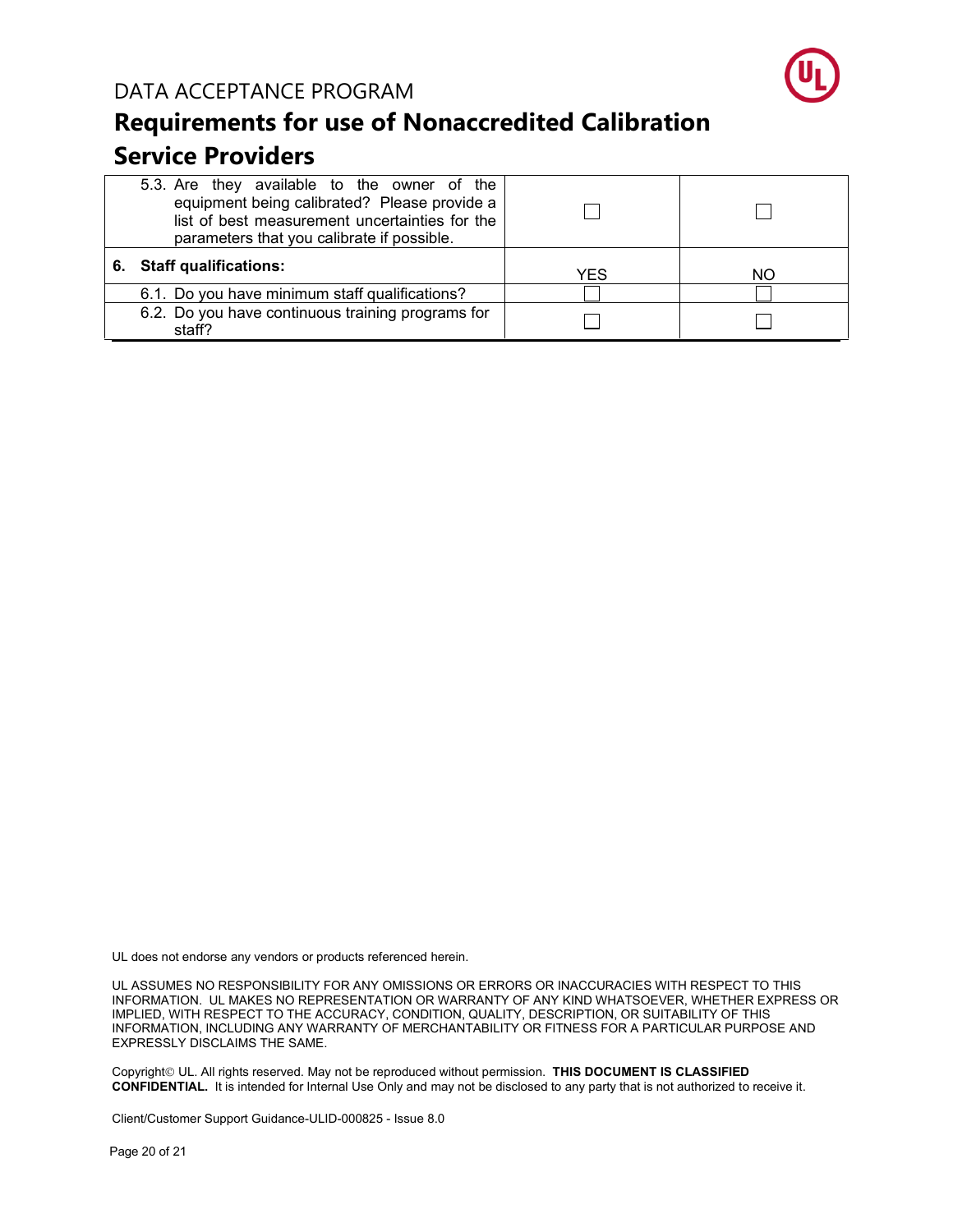

| <b>SURVEY QUESTION</b>      | <b>CRITERIA</b> | <b>NOTES</b>                                                                                                                                                                                                                        |
|-----------------------------|-----------------|-------------------------------------------------------------------------------------------------------------------------------------------------------------------------------------------------------------------------------------|
| 1.0 General Questions:      |                 |                                                                                                                                                                                                                                     |
| 1.1                         | Recommended     | If not 17025 compliant, request complete quality manual for<br>further review. During review look for 17025<br>correlations taking into consideration other<br>survey answers.                                                      |
| 1.2<br>1.2.2                | Recommended     | A vendor currently pursuing accreditation with a reasonable<br>estimated completion date will probably be<br>acceptable (review scope). For a negative<br>response continue to review completed survey<br>following criteria guide. |
|                             | Recommended     | Review Table of Contents for 17025 compliance or request<br>complete manual per question 1.1 above.                                                                                                                                 |
| 2.0 Calibration Facilities: |                 |                                                                                                                                                                                                                                     |
| 2.1                         | Required        | No Exceptions                                                                                                                                                                                                                       |
| 2.2                         | Required        | On rare occasions the measurement parameter may not be<br>traceable to NIST for example Lamp<br>Chromaticity. Under these circumstances<br>acceptance may be appropriate based on<br>vendor's expertise.                            |
| 2.2.1                       | Required        | (exception: see 2.2 above)                                                                                                                                                                                                          |
| 2.2.2                       | Required        | No Exceptions                                                                                                                                                                                                                       |
| 2.2.3                       | Not Applicable  | Reference material not always used                                                                                                                                                                                                  |
| 2.2.4                       | Required        | No exceptions if reference material is used.                                                                                                                                                                                        |
| 2.2.5                       | Required        | No Exceptions                                                                                                                                                                                                                       |
| 2.2.6                       | Required        | No Exceptions                                                                                                                                                                                                                       |
| 2.3                         | Required        | No Exceptions                                                                                                                                                                                                                       |
| $\overline{2.4}$            | Required        | No Exceptions                                                                                                                                                                                                                       |
| 2.4.1                       | Not Applicable  | Computer aided calibrations not always used.                                                                                                                                                                                        |
| 2.4.1.1                     | Recommended     | When computer aided calibrations are used but not validated the                                                                                                                                                                     |
| 2.4.1.2                     | Recommended     | vendor should be questioned further. Simple                                                                                                                                                                                         |
| 2.4.1.3                     | Recommended     | data acquisition schemes may not require<br>extensive verification.                                                                                                                                                                 |
| 2.5                         | Required        | Except when it can be proven by the vendor that environmental<br>conditions would not affect the accuracy of<br>results.                                                                                                            |
| 2.6                         | Required        | Except as noted in 2.5                                                                                                                                                                                                              |

UL does not endorse any vendors or products referenced herein.

UL ASSUMES NO RESPONSIBILITY FOR ANY OMISSIONS OR ERRORS OR INACCURACIES WITH RESPECT TO THIS INFORMATION. UL MAKES NO REPRESENTATION OR WARRANTY OF ANY KIND WHATSOEVER, WHETHER EXPRESS OR IMPLIED, WITH RESPECT TO THE ACCURACY, CONDITION, QUALITY, DESCRIPTION, OR SUITABILITY OF THIS INFORMATION, INCLUDING ANY WARRANTY OF MERCHANTABILITY OR FITNESS FOR A PARTICULAR PURPOSE AND EXPRESSLY DISCLAIMS THE SAME.

Copyright<sup>©</sup> UL. All rights reserved. May not be reproduced without permission. THIS DOCUMENT IS CLASSIFIED **CONFIDENTIAL.** It is intended for Internal Use Only and may not be disclosed to any party that is not authorized to receive it.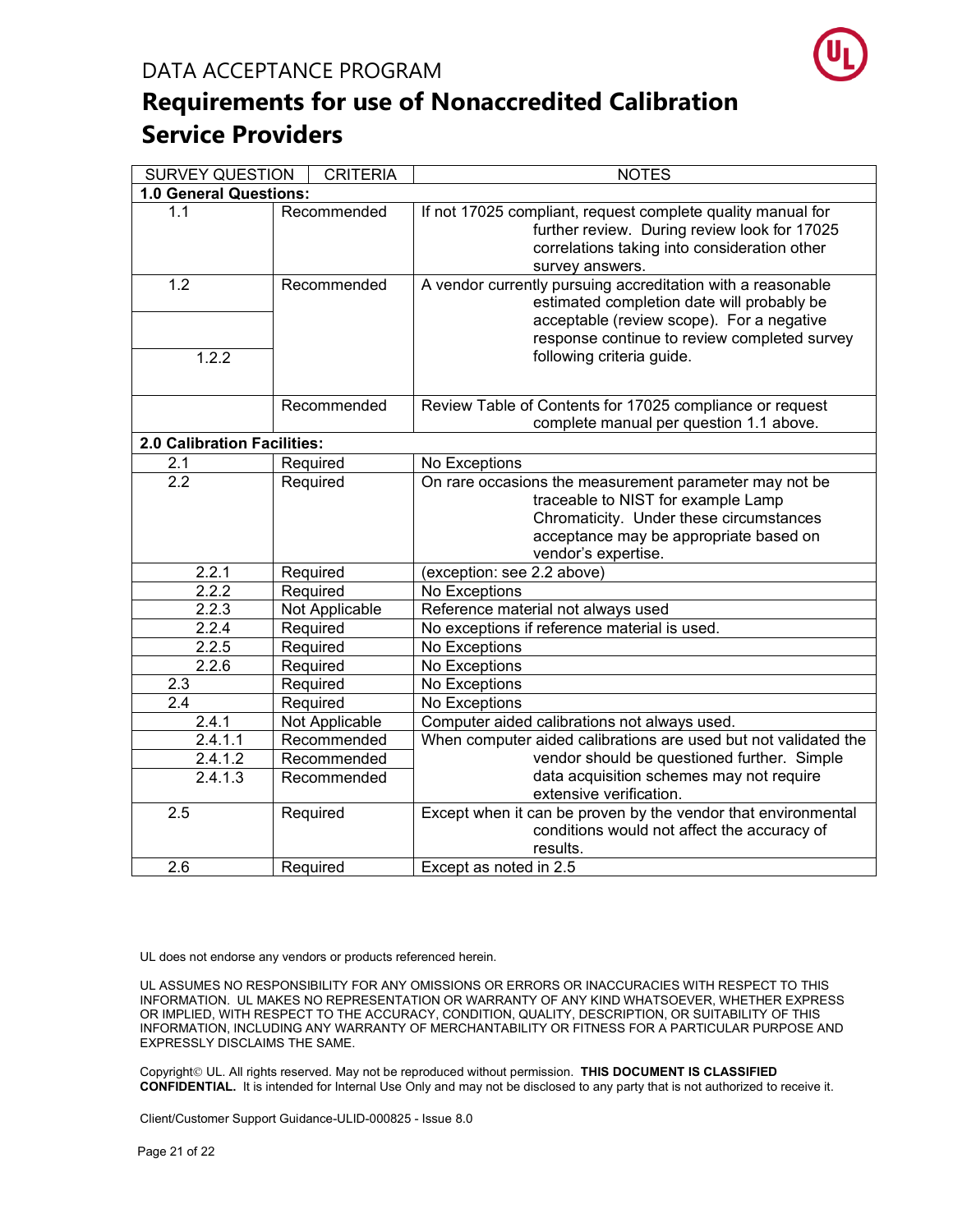

| <b>SURVEY QUESTION</b>              | <b>CRITERIA</b>                             | <b>NOTES</b>                                                        |
|-------------------------------------|---------------------------------------------|---------------------------------------------------------------------|
| 2.7                                 | Recommended                                 | On occasion, when no other acceptable vendor is available, a        |
|                                     |                                             |                                                                     |
|                                     |                                             | statement of accuracy ratio may be accepted. Ratios of 4:1 or       |
|                                     |                                             | greater are desired, however, with certain                          |
|                                     |                                             | measurement parameters this cannot be                               |
|                                     |                                             | achieved. In either case the accuracy ratio                         |
|                                     |                                             | must be noted.                                                      |
| 2.8                                 | Required                                    | No Exceptions                                                       |
| 2.8.1                               | Not Applicable                              | Based on 2.8 this is informational, however, if other than fixed at |
|                                     |                                             | one year additional information should be                           |
|                                     |                                             | requested and reviewed.                                             |
| 2.8.2                               | Required                                    | No Exceptions                                                       |
| 2.8.3                               | Required                                    | No Exceptions                                                       |
| 2.9                                 | Required                                    | No Exceptions                                                       |
| 3.0 Specific Calibration Procedures |                                             |                                                                     |
| 3.1                                 | Required                                    | Applicable when measurement is of the "self calibration" type.      |
| 3.1.1                               | Required                                    |                                                                     |
| 3.1.2                               | Required                                    |                                                                     |
| 3.2                                 | Required                                    | Applicable when equipment includes internal calibration.            |
| 3.2.1                               | Required                                    |                                                                     |
| 3.2.2                               | Required                                    |                                                                     |
| 3.3                                 | Required                                    | Applicable when the calibration system is to be calibrated as a     |
| 3.3.1                               | Required                                    | complete system.                                                    |
| 3.3.2                               | Required                                    |                                                                     |
| 3.4                                 | Required                                    |                                                                     |
| 3.4.1                               | Required                                    |                                                                     |
|                                     | 4.0 Documentation of Calibration Results:   |                                                                     |
| 4.1                                 | Required                                    | No Exceptions                                                       |
| 4.1.1                               | Required                                    | No Exceptions                                                       |
| 4.1.2                               | Required                                    | No Exceptions                                                       |
|                                     | Recommended                                 | However, calibration labels may be placed on equipment by the       |
|                                     |                                             | end user based on vendors supporting                                |
|                                     |                                             | documentation.                                                      |
| 4.2                                 | Recommended                                 | However, seals may be placed on the equipment by the end            |
|                                     |                                             | user prior to releasing the equipment for use.                      |
|                                     | Required                                    | No Exceptions                                                       |
| 4.3.1                               | Required                                    | No Exceptions                                                       |
|                                     | 5.0 Documentation of estimated uncertainty: |                                                                     |
|                                     | Recommended                                 | See note 2.7                                                        |
| 5.1.1                               |                                             |                                                                     |
| 5.1.2                               |                                             |                                                                     |
| 6.0 Staff qualifications:           |                                             |                                                                     |

UL does not endorse any vendors or products referenced herein.

UL ASSUMES NO RESPONSIBILITY FOR ANY OMISSIONS OR ERRORS OR INACCURACIES WITH RESPECT TO THIS INFORMATION. UL MAKES NO REPRESENTATION OR WARRANTY OF ANY KIND WHATSOEVER, WHETHER EXPRESS OR IMPLIED, WITH RESPECT TO THE ACCURACY, CONDITION, QUALITY, DESCRIPTION, OR SUITABILITY OF THIS INFORMATION, INCLUDING ANY WARRANTY OF MERCHANTABILITY OR FITNESS FOR A PARTICULAR PURPOSE AND EXPRESSLY DISCLAIMS THE SAME.

Copyright<sup>©</sup> UL. All rights reserved. May not be reproduced without permission. THIS DOCUMENT IS CLASSIFIED **CONFIDENTIAL.** It is intended for Internal Use Only and may not be disclosed to any party that is not authorized to receive it.